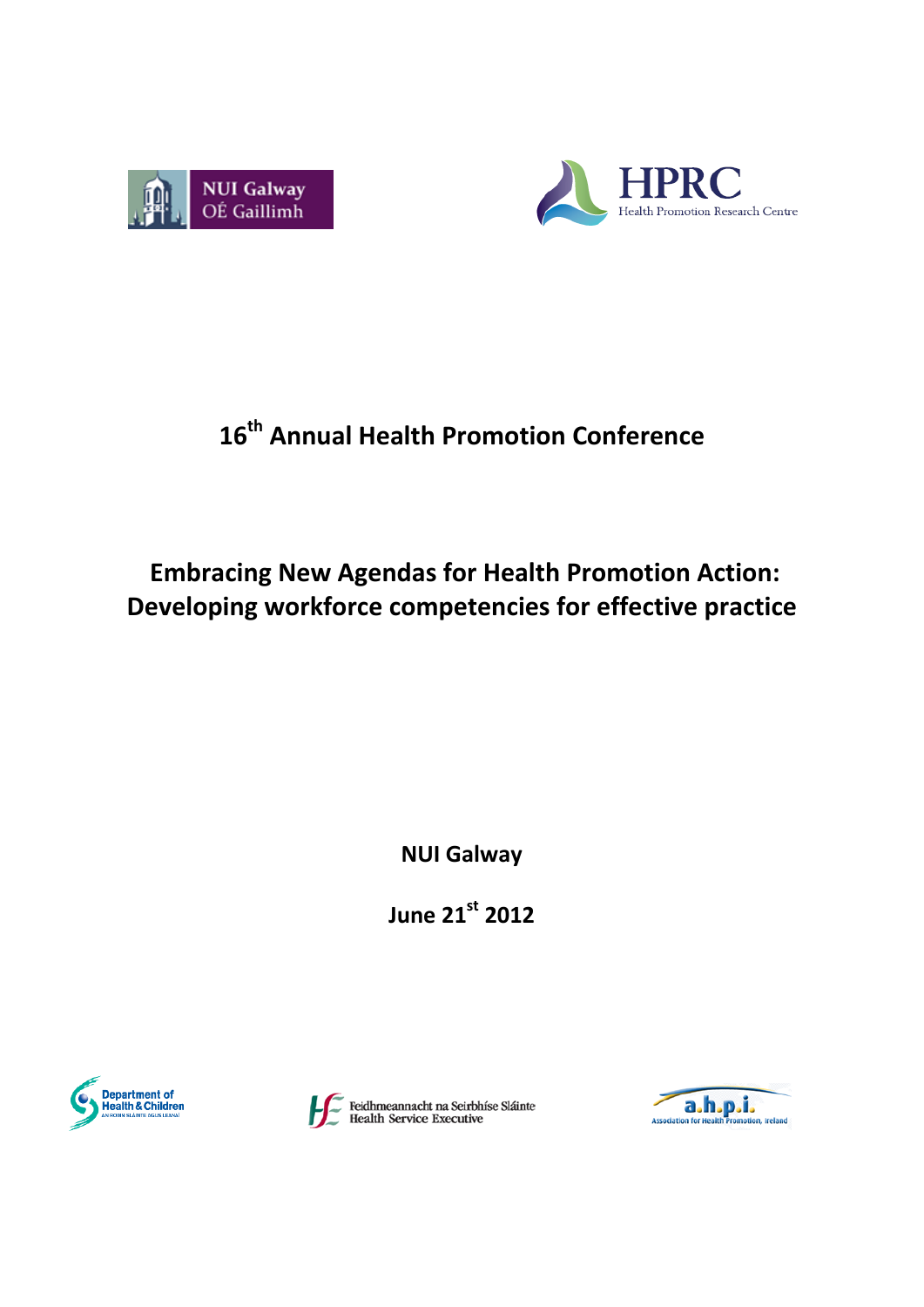

#### Conference Steering Committee:

| Ms. Caroline Kelly              | Principal Officer, Health Promotion Policy Unit, Department of Health   |
|---------------------------------|-------------------------------------------------------------------------|
| Ms. Biddy O'Neill               | Health Promotion Manager, National Programmes, Health Service Executive |
| <b>Professor Margaret Barry</b> | Health Promotion Research Centre, NUI Galway                            |
| Dr. Jane Sixsmith               | Health Promotion Research Centre, NUI Galway                            |
| Dr. Saoirse Nic Gabhainn        | Health Promotion Research Centre, NUI Galway                            |
| Dr. Claire Connolly             | Health Promotion Research Centre, NUI Galway                            |
| Dr. Colette Kelly               | Health Promotion Research Centre, NUI Galway                            |
| Dr. Lisa Pursell                | Health Promotion Research Centre, NUI Galway                            |
| Dr. Michal Molcho               | Health Promotion Research Centre, NUI Galway                            |
| Dr. Aleisha Clarke              | Health Promotion Research Centre, NUI Galway                            |
| Ms. Geraldine Nolan             | Health Promotion Research Centre, NUI Galway                            |
| Ms. Leigh Ann Sweeney           | Health Promotion Research Centre, NUI Galway                            |
| Dr. Samir Mahmood               | Health Promotion Research Centre, NUI Galway                            |
| Ms. Colette Dempsey             | Health Promotion Research Centre, NUI Galway                            |

## Conference Secretariat:

| Dr. Vivienne Batt      | Health Promotion Research Centre, NUI Galway |
|------------------------|----------------------------------------------|
| Ms. Christina Costello | Health Promotion Research Centre, NUI Galway |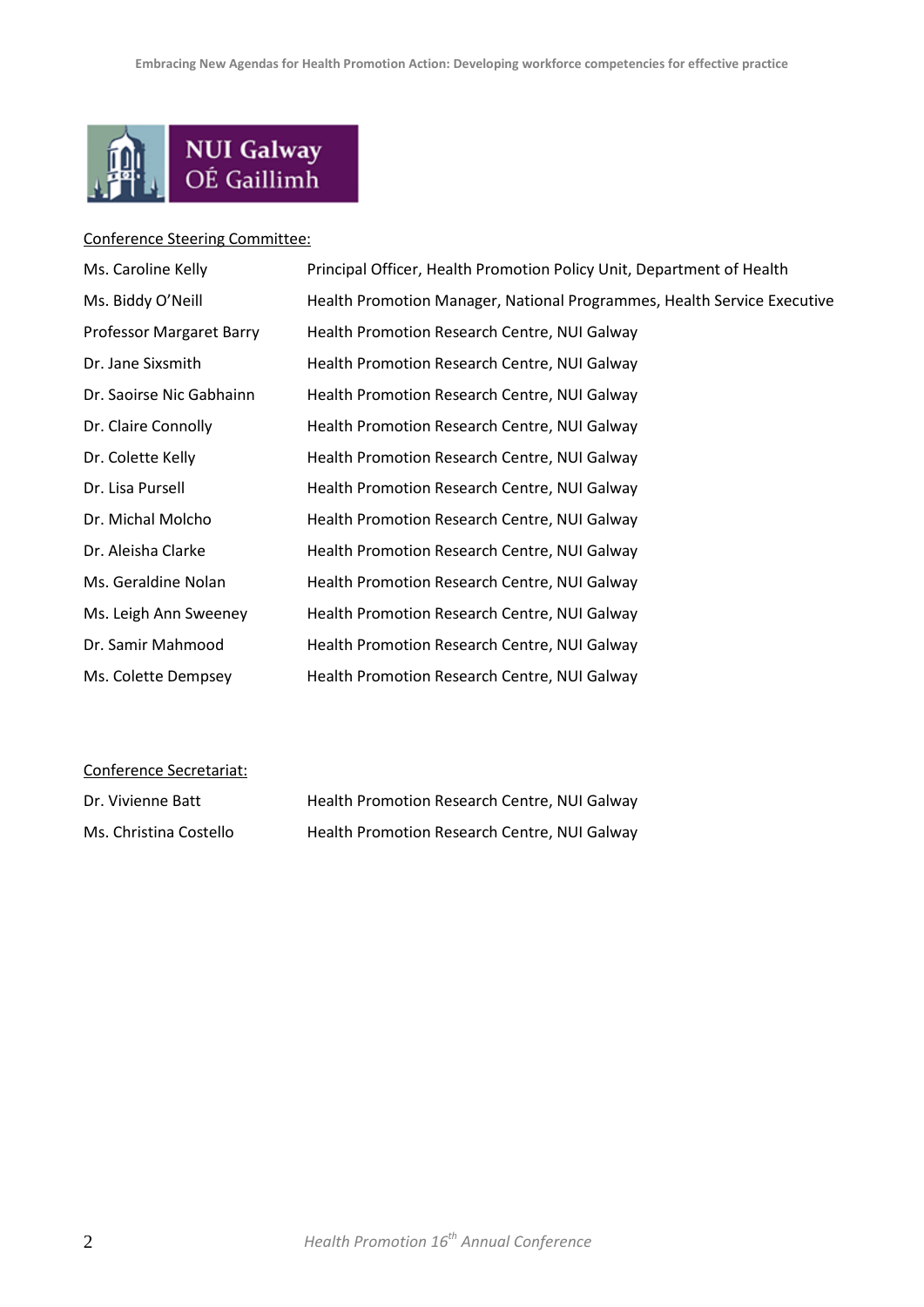## **CONFERENCE PROGRAMME**

## **Embracing New Agendas for Health Promotion Action: Developing workforce competencies for effective practice**

Health Promotion Research Centre Annual Conference Thursday 21<sup>st</sup> June, 2012

### 8.30 Registration & Coffee *Venue: Foyer, Orbsen Building*

9.00 Opening *Venue: IT125, IT Building*

## 9.15 **Plenary:**

*"New Elements of Workforce Development as a Key Strategy to Address Health Equity"* Professor Michael Sparks, President of the International Union for Health Promotion and Education

*"NCD Challenges and Action in Canada: Implications for Health Promotion Capacity and Competencies"* Professor Sylvie Stachenko, School of Public Health, University of Alberta

*"Health Promotion Capacity for Action on the Social Determinants of Health"* Professor Stephan Van den Broucke, Professor of Health Psychology and Prevention, Université Catholique de Louvain

*Chair:* Dr. Paul McKeown, President of the Irish Medical Organisation *Venue: IT125, IT Building*

## *11.00 Tea/Coffee \**

*Venue: Foyer, Orbsen Building*

## 11.30 **"CompHP European Project Panel on Core Competencies, Professional Standards and Accreditation Frameworks for Effective Health Promotion Practice":**

CompHP Project Leaders: Professor Margaret Barry, Ms. Colette Dempsey, Barbara Battel-Kirk, HPRC, NUI Galway; Ms Sara Debenedetti, IUHPE Head Office, Paris; Professor Richard Parish, Dr. Viv Speller, Royal Society for Public Health UK; Professor Giancarlo Pocetta, University of Perugia; Dr. Gerard Van der Zanden, the Netherlands Institute for Health Promotion (NIGZ).

*Chair:* Professor Margaret Barry, CompHP Project Leader, Health Promotion Research Centre, NUI Galway. *Venue: IT125, IT Building*

### *1.00 Lunch \**

*Venue: Foyer, Orbsen Building*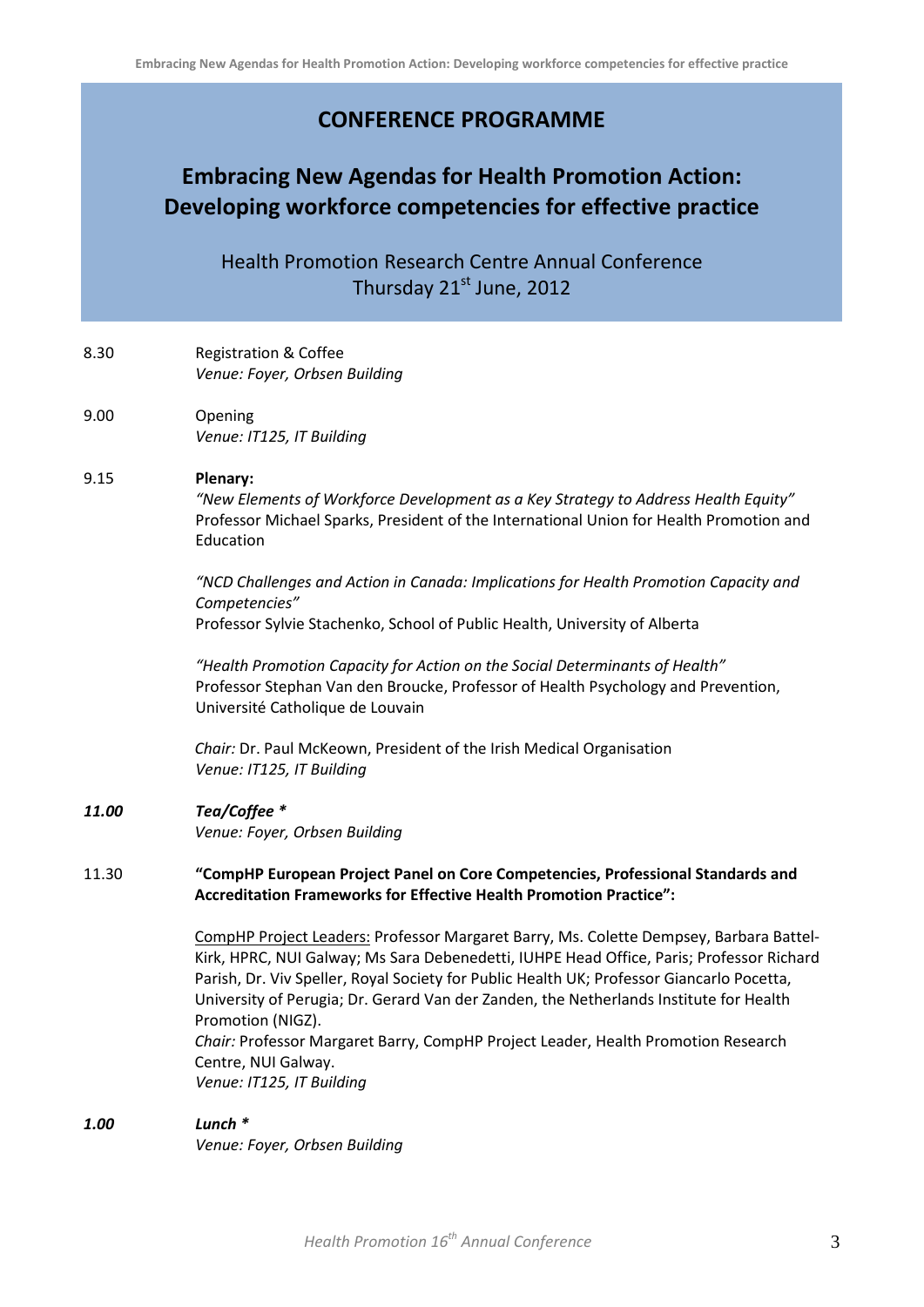2.00 **Workshops - Incorporating Core Competencies into Health Promotion Practice:** *Please note, you need to sign up for one of these workshops at the registration desk beforehand.*

> "Effective Health Promotion Action on *Noncommunicable Diseases (NCDs)" Facilitator:* Ms. Barbara Battel Kirk, BBK Consultancy. *Venue: IT202, IT Building*

*"The Settings Approach to Health Promotion" Facilitator* - Ms. Anne Sheridan, Health Service Executive *Venue: IT203, IT Building*

*"Adopting a SocialDeterminants of Health Approach" Facilitator* - Dr Helen McAvoy, Institute of Public Health in Ireland *Venue: Room 214, Orbsen Building*

*Rapporteurs:* Dr. Samir Mahmood, Ms. Colette Dempsey and Ms. Maura Burke, Health Promotion Research Centre, NUI Galway.

### *3.30 Tea/Coffee – Served to go*

#### 3.30 **Parallel Oral Presentations**:

|            | Further information on oral presentations on page 14.              |
|------------|--------------------------------------------------------------------|
| Session A: | Venue - IT202, IT Building                                         |
|            | Chair: Dr. Saoirse Nic Gabhainn, HPRC, NUI Galway                  |
| Session B: | Venue - IT203, IT Building                                         |
|            | Chair: Ms. Verna McKenna, HPRC, NUI Galway                         |
| Session C: | Venue – Room 214, Orbsen Building                                  |
|            | Chair: Ms. Victoria Hogan, HPRC, NUI Galway                        |
| Session D: | Venue - IT207, IT Building                                         |
|            | Chair: Ms. Lorraine Burke, Health Promotion MA Student, NUI Galway |

### 4.45 **Plenary Panel Discussion:**

Discussion on Implications for the Irish context and feedback from workshops. Panel: Dr Helen McAvoy, Ms Anne Sheridan, Ms Barbara Battel-Kirk, Professor Margaret Barry.

*Chair:* Ms. Biddy O'Neill, Health Service Executive *Venue: IT125, IT Building*

5.30 **Finish**

**\*Posters will be available for viewing during breaks in the Foyer of the Orbsen Building.**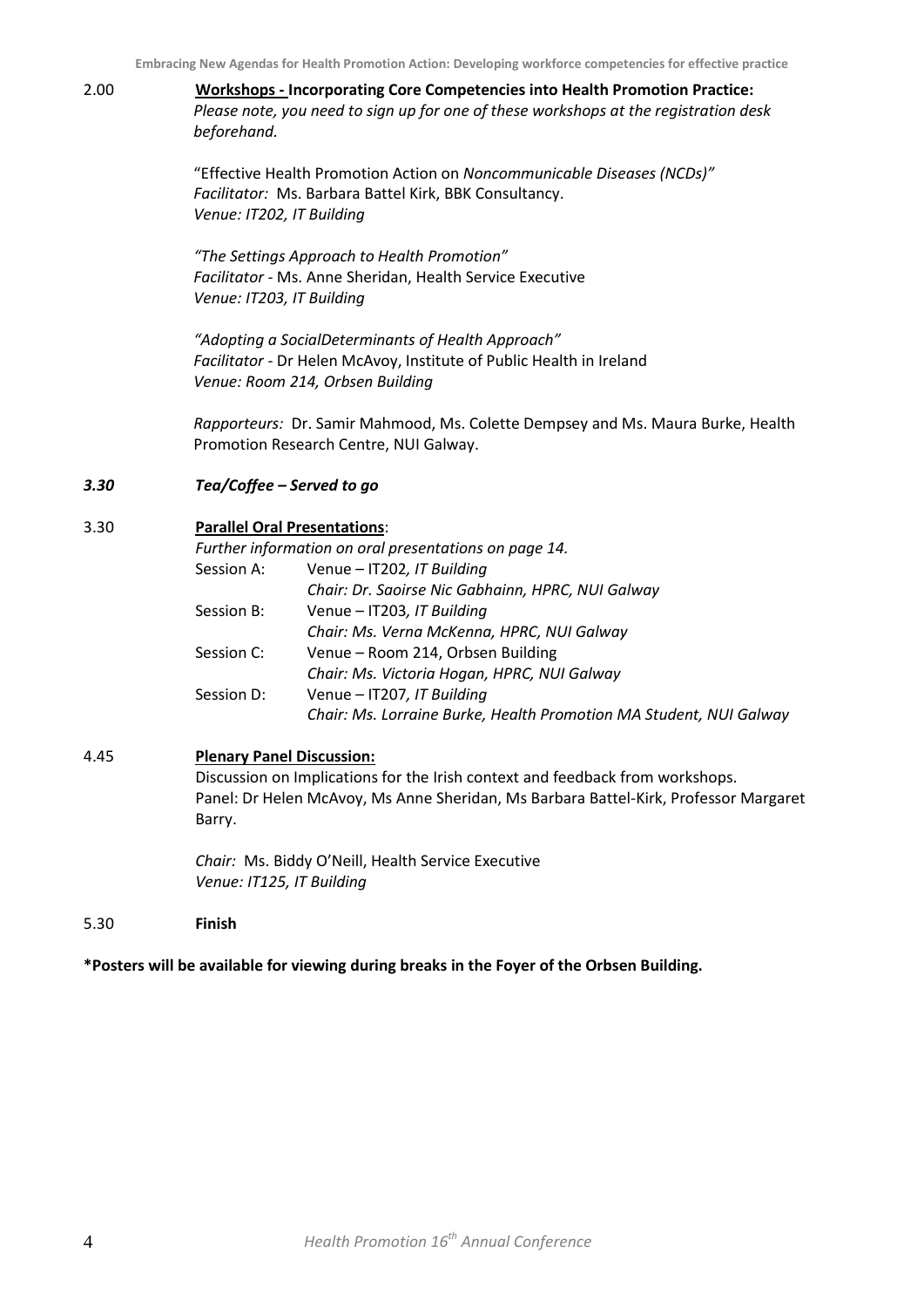## **Plenary Speaker Biographies**



Michael Sparks is President of the International Union for Health Promotion and Education, Assistant Editor of the journal Health Promotion International, and Postgraduate Coordinator of Health and Community Development at the University of Canberra in Australia. He is a past president of the Australian Health Promotion Association and is on the Editorial Board of the journals Health Education Research and Osong Public Health and Research Perspectives.

Michael co-chairs the Conference Organising Committee for the IUHPE  $21<sup>st</sup>$ World Conference on Health Promotion and Education to be held in Pattaya, Thailand in August, 2013. He is also a member of the Organising and Scientific Committees for the World Health Organisation's Eighth Global Conference on

Health Promotion to be held in Helsinki, Finland in June 2013.

Over the past 25 years Michael has been involved in public health as a health promotion practitioner, a policy-maker, academic and leader. He has undertaken consultancies with the World Health Organisation in the areas of Health Promotion, Capacity Building, Healthy Islands, and Pandemic Influenza.

Michael has an ongoing interest in public health governance, social determinants of health, and the evolution of health promotion practice in the 21<sup>st</sup> century. He has published papers and editorials across a range of topics and he seeks to maintain a broad awareness of the practice, research and needs of the health promotion and health education communities.



Sylvie Stachenko is Professor at the School of Public Health at the University of Alberta and was its inaugural dean from 2009 to 2012. Prior to this, she was Deputy Chief Public Health Officer of the Health Promotion and Chronic Disease Prevention Branch at the Public Health Agency of Canada, and Director of the WHO Collaborating Centre on Chronic Disease Policy .She is a public health expert in the field of health promotion and chronic disease prevention with over 20 years of experience in academic, community and government organizations at international, national and local levels.

She has led chronic disease policies at national level e.g. cancer control, diabetes, cardiovascular, breast cancer and AIDS. On the international arena, she has led policy efforts in the field of cardiovascular and other non-communicable diseases such as the joint WHO/Public Health Agency of Canada Policy observatory on

chronic disease and participated in the development of a number of international policy documents. e.g. the International Heart Health Declarations, WHO Global Strategy for Non-Communicable Diseases, European Health for All Policy (Health 21)

Professor Stachenko earned a Doctorate in Medicine from McGill University in 1975. She finished her residency in family medicine at the Université de Montréal in 1977 and she earned a Master's degree in Epidemiology and Health Services Administration from the Harvard School of Public Health in 1985.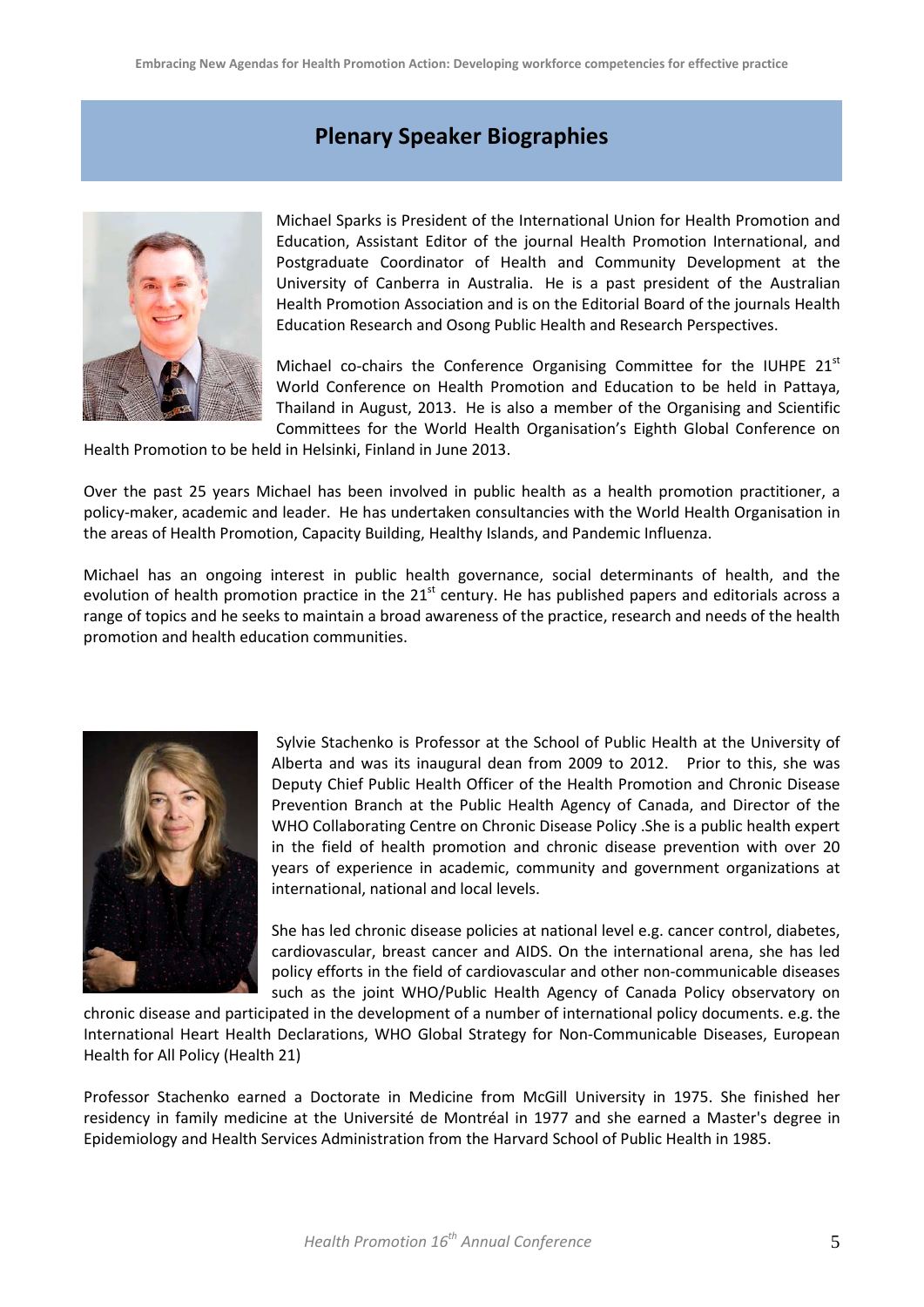

Stephan Van den Broucke is Professor of Health Psychology and Prevention at the Faculty of Psychology and Educational Sciences and the Institute of Psychological Research of the Université Catholique de Louvain, Belgium. Formerly a senior expert at the Flemish Institute for Health Promotion in Brussels (1993-2005), a project officer at the Executive Agency for Health and Consumers of the European Commission in Luxembourg (2006-2009), and an Associate Professor at the Department of International Health, Faculty of Health, Medicine and Life Sciences of Maastricht University, The Netherlands (2009-2010), he has coordinated and supervised several national and international research projects in the areas of health promotion planning and evaluation, mental health promotion, health inequalities, capacity building and health literacy, and has authored or coauthored more than 50 peer-reviewed international publications and several books in Dutch and in English. He is associated editor of Health Promotion

International, member of the editorial board of several other scientific journals, and member of national and international advisory boards in the field of health promotion and prevention. He is also a member of the Regional Committee for Europe of the International Union for Health Promotion and Education (IUHPE), and serves as an expert adviser to the European Commission's DG SANCO and DG Research and as a technical adviser for the World Health Organisation. In addition to his teaching assignment at the UCL, he also teaches in the Masters programme in Psychology at the KU Leuven, Belgium, and has been a guest lecturer at various universities and institutes across Europe.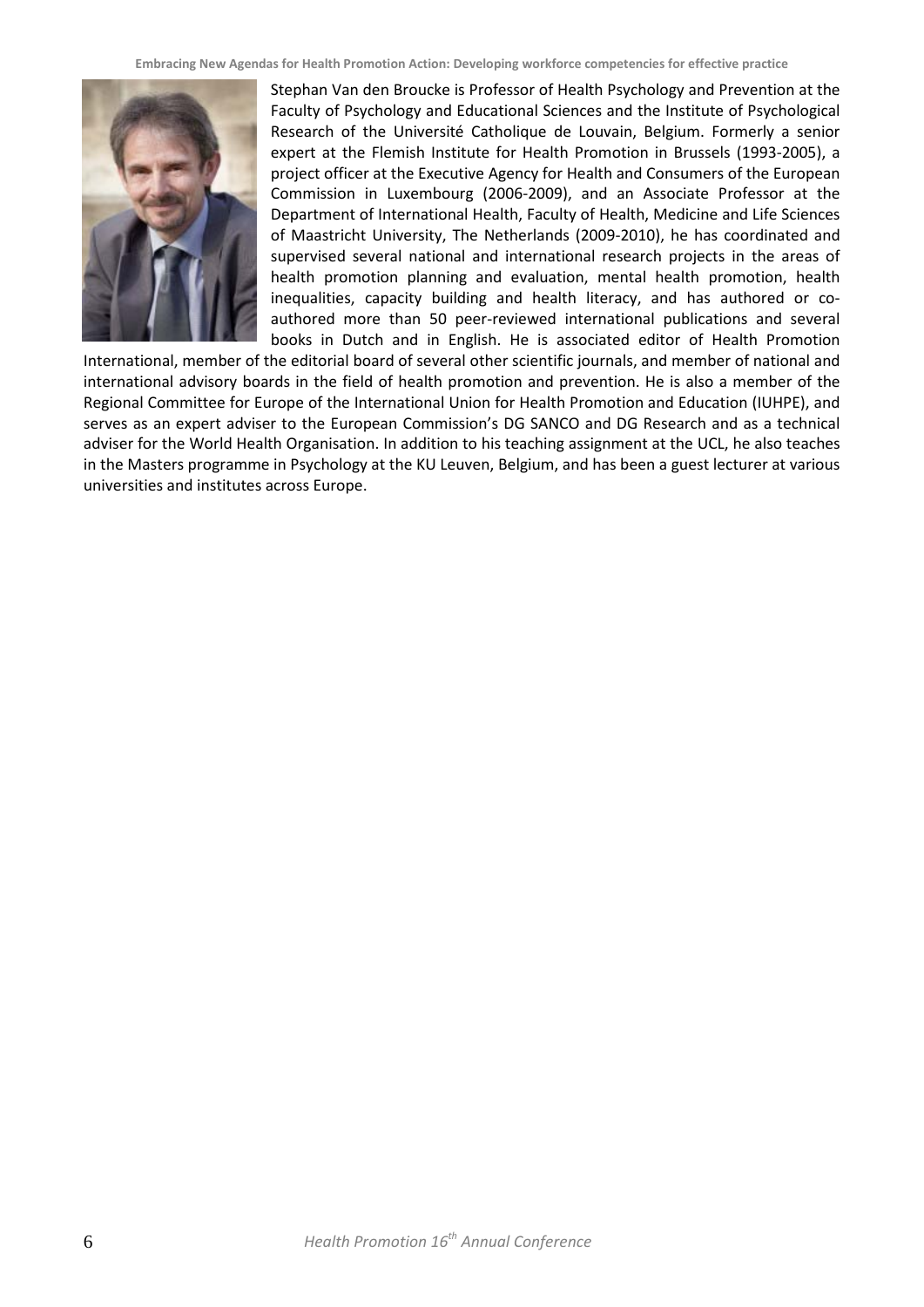## **CompHP Project Leader Biographies**



Margaret M. Barry, Ph.D. is Professor of Health Promotion and Public Health and Head of the World Health Organization Collaborating Centre for Health Promotion Research at the National University of Ireland Galway. Professor Barry has published widely in health promotion and works closely with policymakers and practitioners on the development, implementation and evaluation of mental health promotion interventions and policies at national and international level. Professor Barry has established strong international links with the World Health Organization and a number of European organizations and international research partners. Elected as

Global Vice President for Capacity Building, Education and Training by the International Union for Health Promotion and Education from 2007-2010, she is coordinating international collaborative work on the development of core competencies for health promotion, including a major European Commission funded initiative in the European region.

Professor Barry has served as board member of a number of international and European steering groups, research councils and scientific committees and has acted as expert adviser on mental health promotion policy development in Ireland, Northern Ireland, Scotland, UK, New Zealand and Canada. Appointed Visiting Fellow at the Victorian Health Foundation, Australia in 2007 and Visiting Lecturer in 2002 at the World Health Organisation Collaborating Centre at the Institute of Psychiatry, King's College, London, she is coauthor of the international text *Implementing Mental Health Promotion* (Barry and Jenkins, 2007) published by Elsevier.

She completed her primary degree and doctoral studies in Psychology at Trinity College, Dublin, she has held previous posts as Lecturer in Psychology at the University of Birmingham, UK; Trinity College, Dublin, and as Deputy Director of the Health Services Research Unit at University College, North Wales.



Barbara Battel-Kirk BSc. (Hons), MSc. Health Promotion, has worked in the academic, voluntary and statutory sectors in Ireland, the UK and Canada. Barbara has worked as a health promotion practitioner in a variety of settings, as lecturer in health promotion at graduate and post graduate levels and as researcher and project manager.

Barbara is currently a self employed consultant on health promotion and multidisciplinary public health with a particular interest in capacity building and

competency development for health promotion and is the project manager on a major 3 year EU funded initiative 'Developing competencies and professional standards for health promotion capacity building in Europe (CompHP)'. Publications include a comprehensive literature review on health promotion competencies published in May 2009 and a global scoping study on health promotion capacity published in 2011.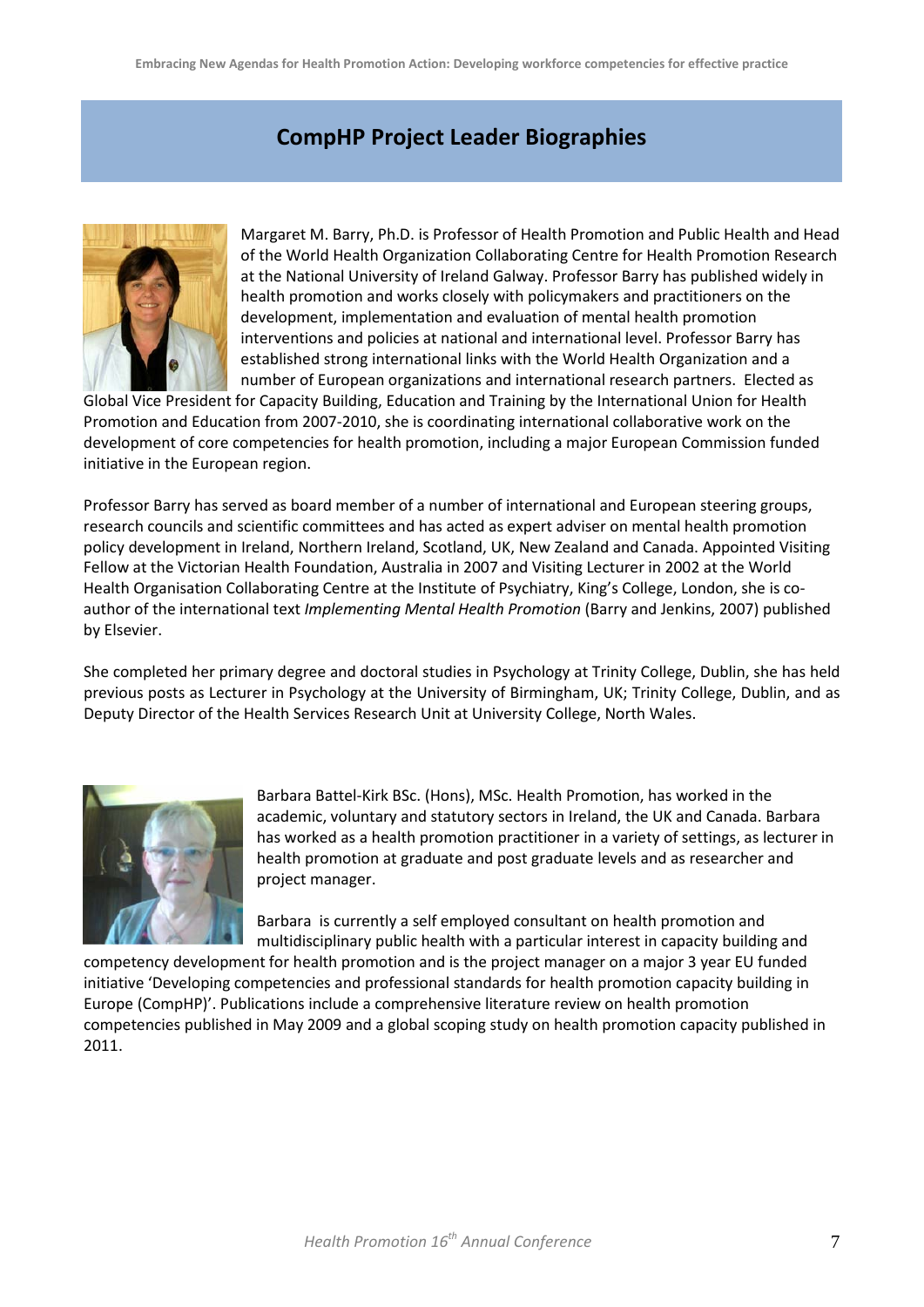

Sara Debenedetti is Marketing and Development Officer at International Union for Health Promotion and Education.

Sara Debenedetti studied cultural anthropology at the University of Venice and further specialized on project management, development cooperation and human rights. She has held several positions in these domains for the European Commission, the Italian Development cooperation, the International Federation for Human Rights, the International Organisation for Migration and several NGOs.



Colette Dempsey graduated with a BA in Economics and Health Promotion (1997) and an MA in Health Promotion (1999) from NUI, Galway. She first worked as a researcher in the Centre for Health Promotion Studies from November 2000 to May 2002. She rejoined the Department in February 2008.

Research interests include, Mental Health Promotion, Promoting mental health in the early years, Health Promotion competencies



Professor Richard Parish is Chief Executive of the Royal Society for Public Health, a multidisciplinary organisation whose membership comprises pharmacists, public health specialists and many others. Richard has held senior academic appointments in York and Sheffield, and has been a Chief Executive in the NHS. Currently he holds Honorary Professorial positions at a number of universities and is a board member for the International Union for Health Promotion and Education. He is a regular advisor to the international agencies, including the World Health Organisation.



Professor Giancarlo Pocetta is a doctor in Public Health and since 2000 researcher in Public health and health promotion at the University of Perugia. Giancarlo is professor of Hygiene and Health promotion in Academic courses for Nurses and Doctors. Since 2011 Giancarlo is also Director of the Master course in Health Promotion at the same University. Giancarlo's role in the COMP- HP Project is Workpackage leader for the evaluation of the Project.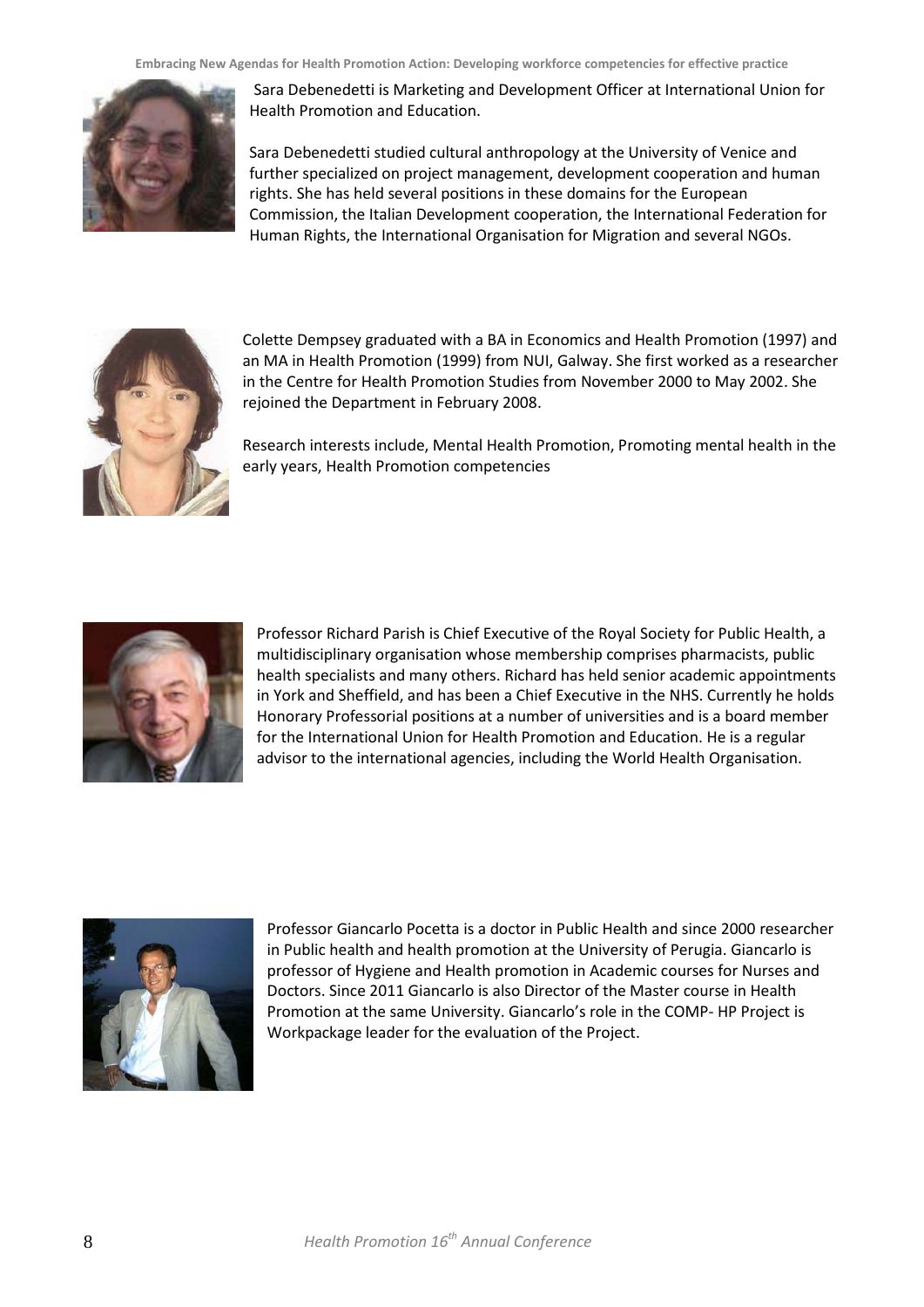

Dr Viv Speller, BSc, PhD, FFPH, Director, Health Development Consulting Ltd., Visiting Senior Research Fellow, University of Southampton.

Dr. Viv Speller's experience in health promotion spans over thirty years at local, national and international levels. Currently Director of Health Development Consulting, she has previously held positions as Executive Director of the Health Development Agency for England, and Senior Lecturer at the University of Southampton. Her particular interests are in the quality and effectiveness of health promotion, partnership working, and public health workforce development. She has been an adviser to WHO, European Commission, IUHPE and other national and international

bodies. Currently she is Consultant to the Royal Society for Public Health on the European CompHP project developing professional standards for health promotion, and is actively engaged in research and teaching in public health. She is a registered public health specialist on the UK Voluntary Public Health Register.



Gerard Van der Zanden is senior advisor at the Netherlands Institute for Health Promotion (NIGZ). He holds a Master's degree in social sciences at Radboud University in Nijmegen and studied Public Health at NSPOH in Amsterdam. He is NVPG registered in health promotion. He started as a researcher in social medicine. After a short stay as guest researcher at Syracuse University (USA) he worked as executive director at the former Netherlands Institute of Gerontology, which stimulated research on ageing. He works in health promotion now for almost twenty years. At NIGZ he held several program director positions, focussed on information management and on health promotion interventions in the health care setting. In his career he had a

special interest in ageing and was involved in several European projects such as Healthy Ageing and currently in CVN on presence in video communication with older adults and in PEER on peer education in online 50+ platforms. He is involved as work package leader in CompHP, reflecting the importance of this theme in the portfolio of NIGZ.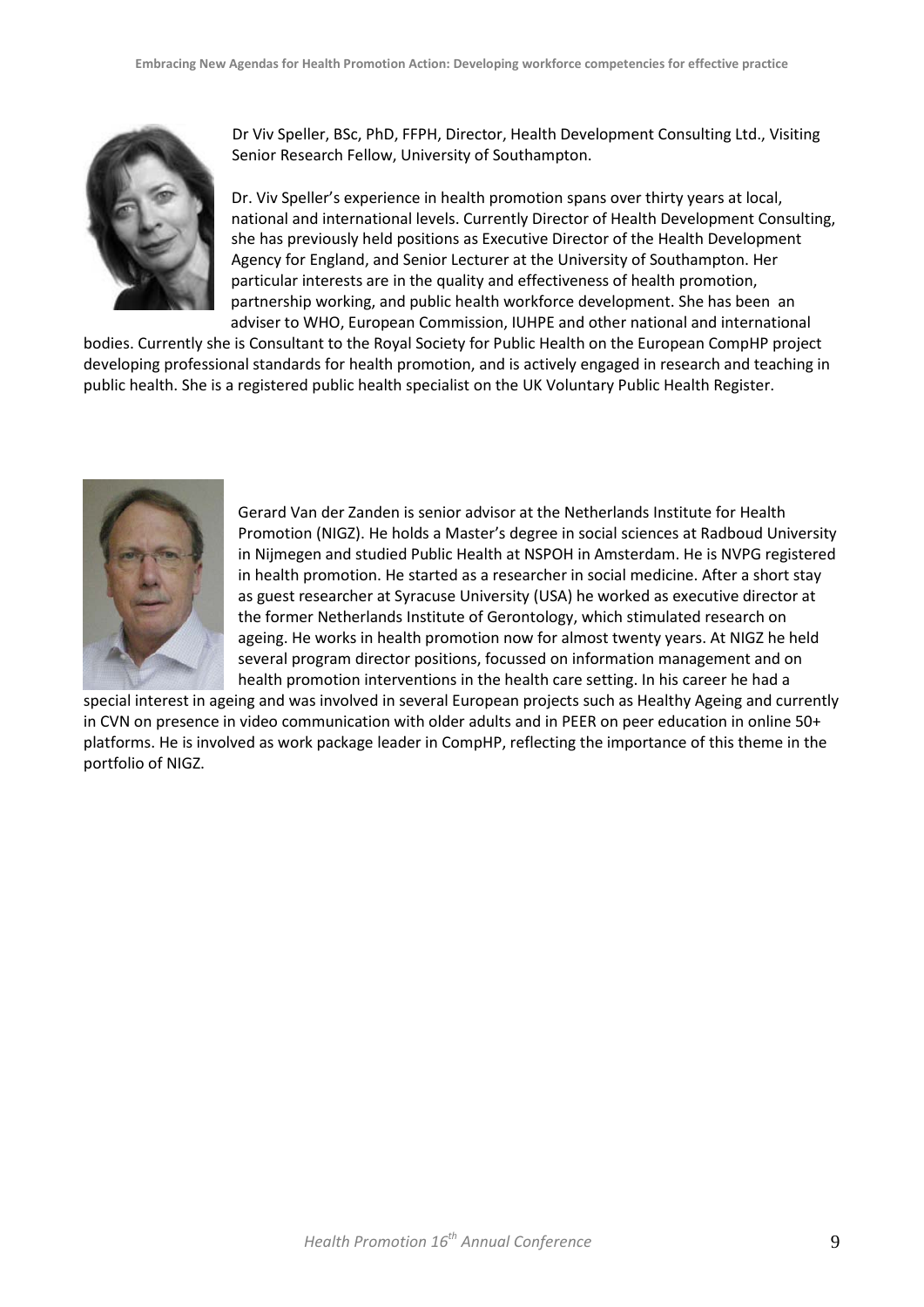## **Plenary Sessions**

**Presenter:** Professor Michael Sparks, President of the International Union for Health Promotion and Education

**Title:** New Elements of Workforce Development as a Key Strategy to Address Health Equity

Global action on health equity is a key focus of health promotion and organisations like the International Union for Health Promotion and Education. In recent years health equity has become more of a focus for inter-governmental organisations like the World Health Organisation and the United Nations as well as the focus of numerous national and regional governance structures. Even community-level organisations are beginning to appreciate the role they can have in contributing to greater health equity within their settings.

This more concentrated global focus on health equity has also led to numerous demands on the health promotion workforce. We are asked to make a contribution to mainstreaming health promotion, to Health in All Policies, to Social Determinants of Health, to non-communicable diseases, and to keep contributing evidence of the effectiveness of our endeavours to an ever growing knowledge base. How are we, as a discipline representing a broad church of practitioners, researchers and policy-makers, to grapple with these tasks and live up to expectations?

While it is not possible to articulate a single set of global criteria that will prove effective for all health promotion practitioners everywhere in the world, the principle of preparing the workforce for the specific challenges that they face in the context in which they find themselves is broadly supported. This principle of appropriately developed workforce requires numerous steps. First, it must be clear who the workforce is and what skills and assets they already possess. Second, the challenges must be clearly defined and the skills and requirements of the workforce must be articulated. Third, an identification of the gaps between existing and needed skills should be made. Then a plan for training and educating can be put in place. Penultimately, an evaluation scheme should be put in place to assess the effectiveness of the workforce training in developing the workforce appropriately to address the needs, and finally, ongoing assessment of emerging needs must inform future iterations of this training and development cycle. This is all predictable and based on decades of writing about how to plan for and train any professional workforce.

What is often left out of this equation, however, is training in how to reflect on our experiences and to learn from and to share what we have learned from our experiences. While academics may come from a writing tradition, many grass-roots practitioners and even policy-makers may not. Technological developments of the past decade alone have greatly increased our access to ways of sharing and learning about developments across the globe, but we rarely take the time to train our workforce in how to get the most out of these technologies that are often literally at our fingertips. We need to include training in how to reflect upon, capture and disseminate our learning – whether through traditional journal articles, conference papers or presentations or through mob-sites, blogs, social networks or even quick tweets. Regardless of the level of wealth or development of our people, we have to retrain our workforce to understand the benefits of this practice and to be active in both consuming and contributing to this relatively new information stream.

Another aspect of training necessary for workforce development, is training in how to contribute to the development of more effective health systems – systems that are based on the principle of health equity and that embrace the role of health promotion in achieving it. Included in this set of skills are political awareness, advocacy, system analysis, partnership-building and persuasion.

This paper will discuss these two often neglected elements of workforce development and will argue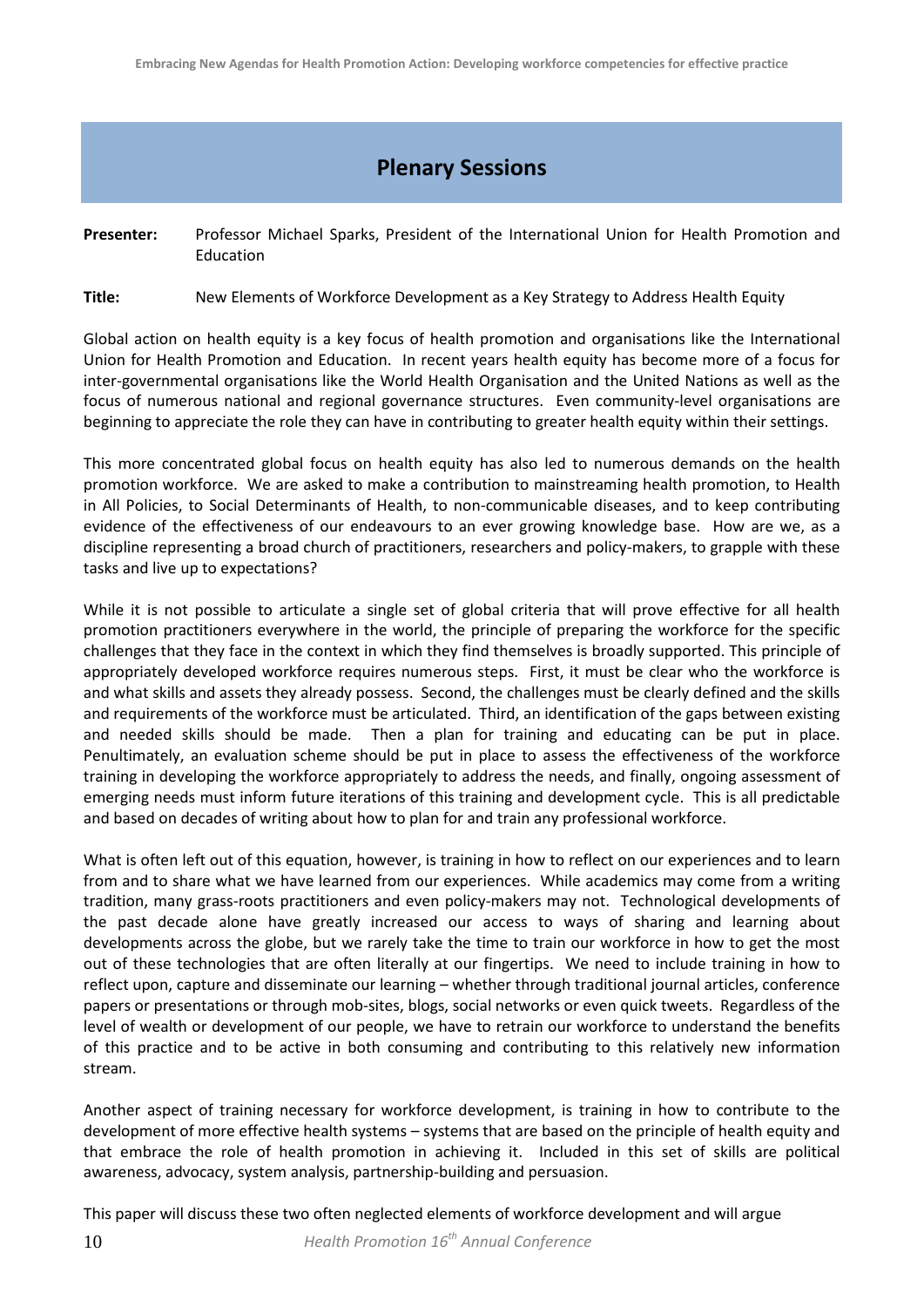that incorporating a focus on these in a broad workforce development cycle will result in both increased capacity to address issues of health equity and to demonstrate effectiveness in addressing it.

## **Presenter:** Professor Sylvie Stachenko, Dean of School of Public Health, University of Alberta

**Title:** NCD Challenges and Implications for Health Promotion Capacity and competencies: the Canadian experience

The presentation will highlight the NCD challenges in Canada and will describe the evolution of strategies to tackle the complex nature of NCDs. using a health promotion approach.Canada's response at both the national and provincial level have been incremental bulding on a long history of health promotion . It is increasingly evident that preventing NCD requires a societal response , an approach based on systems thinking, governance mechanisms that facilitate intersectoral action and the need for equipping health professionals with a greater repertoire of skills ;In this regard,the public health renewal in Canada following the SARS crisis led to the development of a human resource and education strategy with the establishment of new Schools of Public Health ,specific guidelines for Master of Public Health programs and the establishment of core competencies in Public Health and in Health Promotion, these core competencies have been a stimulus for the training programs in Canada and should support more effective responses to NCD and other leading public health issues

- **Presenter:** Professor Stephan Van den Broucke, Professor of Health Psychology and prevention, University of Louvain
- **Title:** Health Promotion Capacity for Action on the Social Determinants of Health

Since the Ottawa Charter, health promotion in Europe has developed considerably. On the one hand, the growing recognition of healthy lifestyles and of the social and physical environment as important determinants of health have spurred policy makers and academic institutions across Europe to invest in health promotion and to strengthen capacities allowing for more effective actions to promote health. On the other hand, social and political difficulties have hampered a structured approach to health promotion, and large differences in capacity remain between countries. This is particularly the case for capacities to address the social determinants of health, despite the general awareness that tackling the social gradient in health is one of the main challenges for current health systems.

Bearing in mind that any attempt to strengthen health promotion capacities should start from an analysis of which capacities already exist, how well they are developed, and how well they link together as a system, the presentation will provide a review of existing capacities of public health and health promotion organisations and professionals in Europe to address the social determinants of health. The review will be based on a model of public health and health promotion capacity, distinguishing between leadership and governance, organizational structure, financial resources, workforce, partnership and knowledge development.

Drawing on this model, it will be shown that although the majority of EU countries have formal policy frameworks for public health with clearly established responsibilities and accountabilities, the responsibilities for broader public health issues including action on social determinants of health and health inequalities are less clearly defined. Moreover, financial and human resources allocated to health promotion are often insufficient, and may even further decrease in times of decreased public spending. While several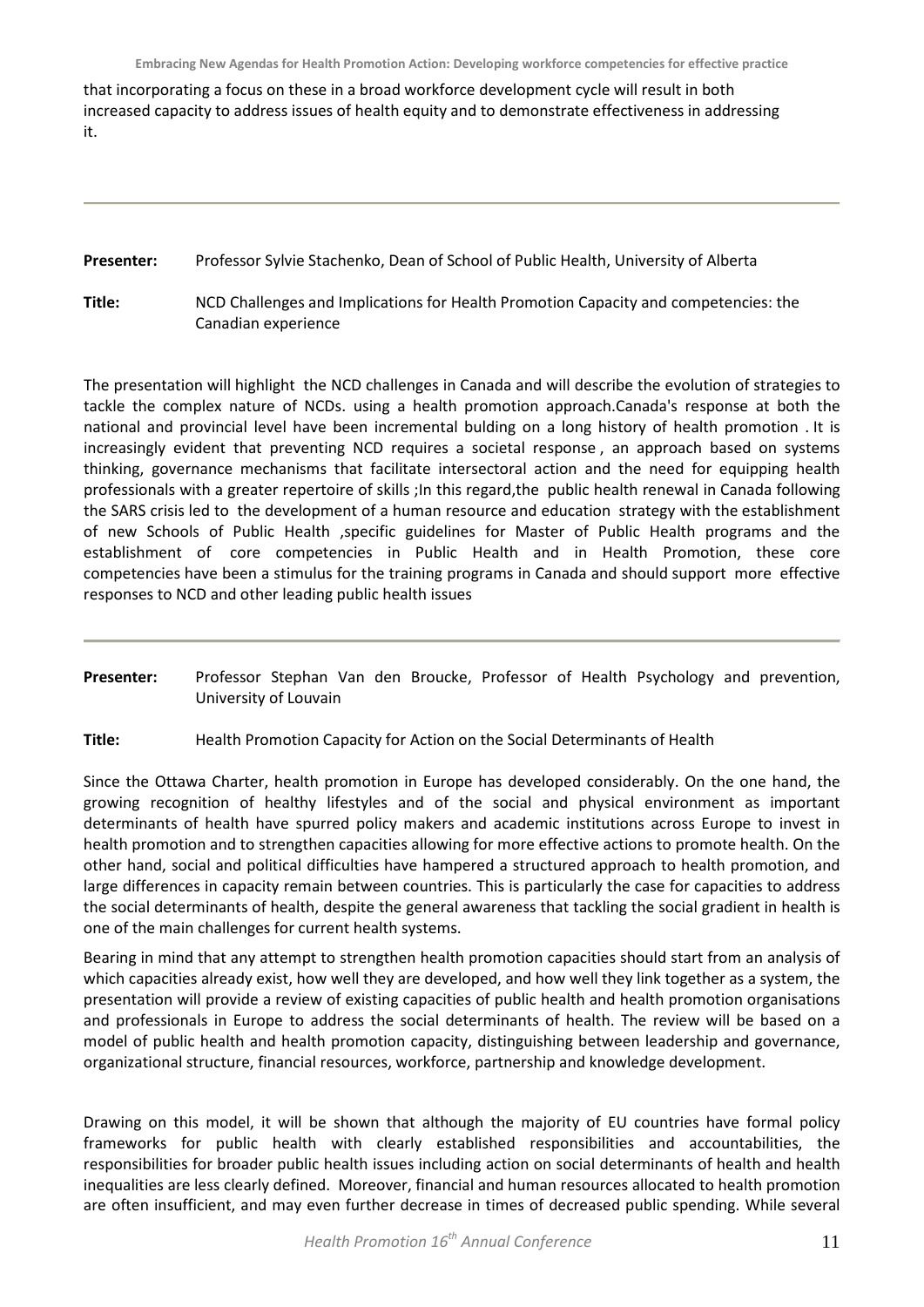countries have established centres or agencies for health promotion, most have a limited remit and focus on ad hoc, issue-based lifestyle-related interventions, rather than on integrated approaches taking account of the wider social determinants of health. Legal and organisational mechanisms to support partnerships between sectors are often underdeveloped, as is the facilitation of research capacity in support of policy development and programmes.

The review will conclude with a series of recommendations to focus health promotion actions on socioeconomic and environmental determinants of health and to strengthening the competences for health promotion at various levels of government. An exchange of information on best practices, experienced barriers and limitations may be a key element to strengthen the capacity to address the social determinants of health across Europe.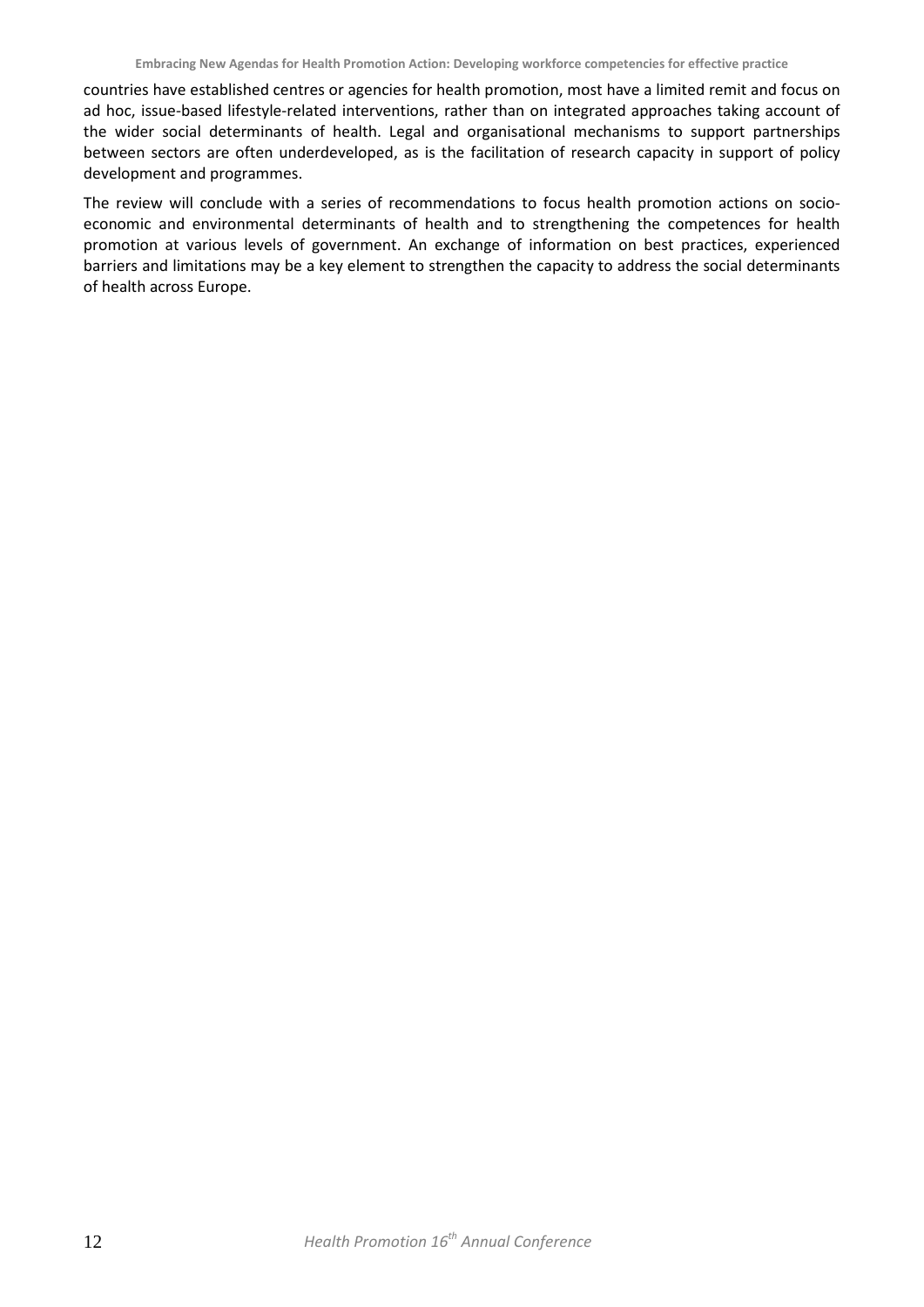## **Parallel Workshops**

| Workshop 1        | <b>Effective Health Promotion Action on Noncommunicable Diseases (NCDs)</b> |
|-------------------|-----------------------------------------------------------------------------|
| Facilitator:      | Ms. Barbara Battel Kirk, BBK Consultancy.                                   |
| Rapporteur:       | Ms. Maura Burke, Health Promotion Research Centre, NUI Galway.              |
| Venue:            | <b>IT202</b>                                                                |
| <b>Workshop 2</b> | The Settings Approach to Health Promotion                                   |
| Facilitator:      | Ms. Anne Sheridan, Health Service Executive                                 |
| Rapporteur:       | Dr. Samir Mahmood, Health Promotion Research Centre, NUI Galway.            |
| Venue:            | <b>IT203</b>                                                                |
| Workshop 3        | <b>Adopting a Social Determinants of Health Approach</b>                    |
| Facilitator:      | Dr. Helen McAvoy, Institute of Public Health in Ireland                     |
| Rapporteur:       | Ms. Colette Dempsey, Health Promotion Research Centre, NUI Galway.          |
| Venue:            | Room 214, Orbsen Building                                                   |

*\* Please note, you need to sign up for one of these workshops at the registration desk beforehand.*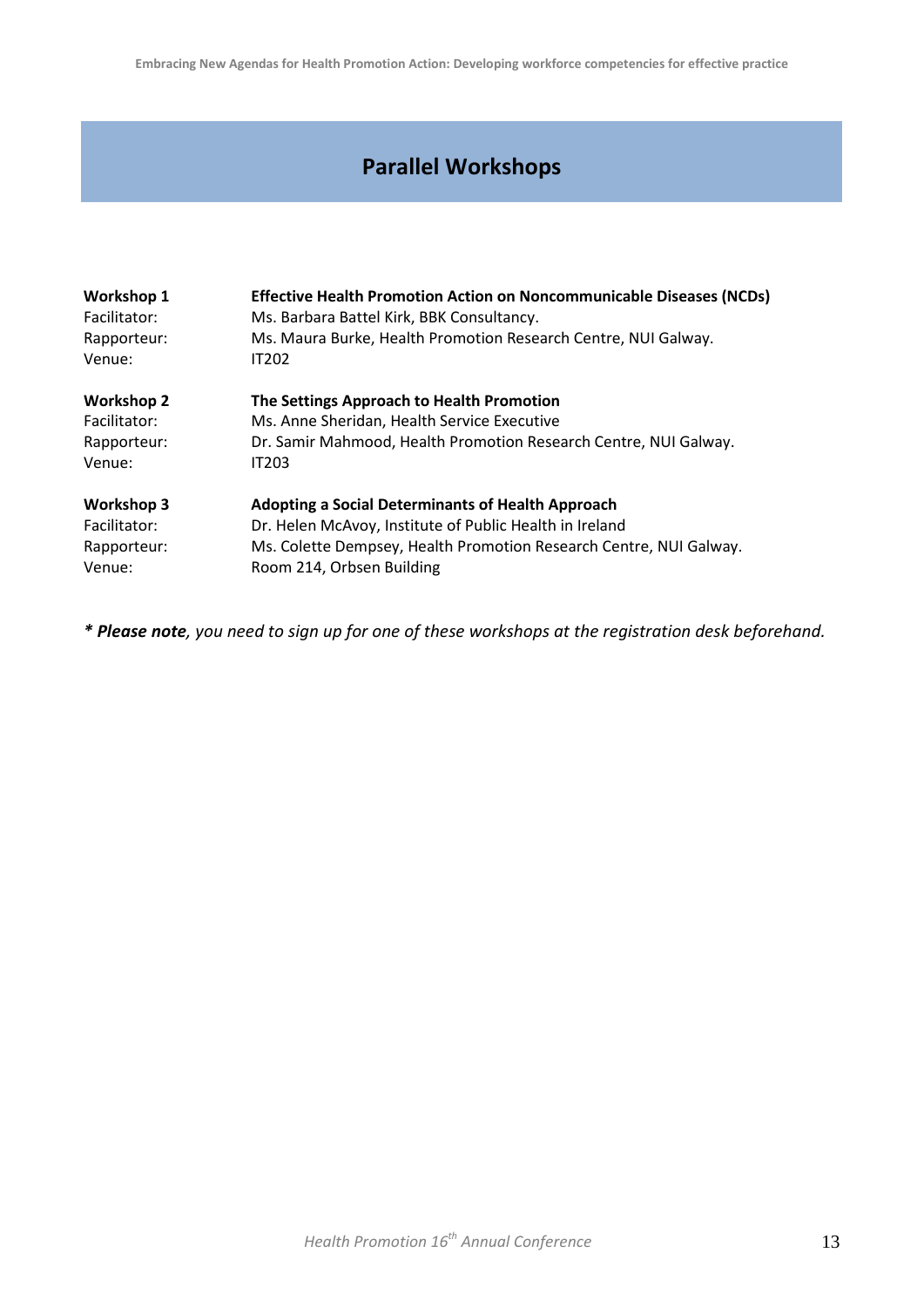## **Oral Communications**

| $\mathbf{A}$ | Chair: Dr. Saoirse Nic Gabhainn, Health Promotion Research Centre, NUI Galway.            |
|--------------|-------------------------------------------------------------------------------------------|
| 3.30         | Ms. Caoimhe Geraghty:                                                                     |
|              | An analysis of Health Promotion competencies in an Australian setting: The Healthy        |
|              | Communities Initiative, Victoria                                                          |
| 3.45         | Mr. Lorcan Brennan:                                                                       |
|              | An investigation into the partnership process of community based Health Promotion for men |
| 4.00         | Ms. Paula Carroll:                                                                        |
|              | Engaging vulnerable men in community based Health Promotion                               |
| 4.15         | Ms. Azura Youell:                                                                         |
|              | The 'Green Prescription' physical activity case study                                     |

| B    | Chair: Ms. Verna McKenna, Health Promotion Research Centre, NUI Galway.                  |
|------|------------------------------------------------------------------------------------------|
| 3.30 | Ms. Aoife Gavin:                                                                         |
|      | Exploring the lives of children in care in Ireland                                       |
| 3.45 | Ms. Mary Callaghan:                                                                      |
|      | The use of Geographic Information Systems (GIS) in exploring the food environment around |
|      | schools Involved in the Health Behaviour in School-aged Children Survey 2010.            |
| 4.00 | Dr. Colette Kelly:                                                                       |
|      | Preventing obesity among young people in Ireland: approaches and future challenges       |
| 4.15 | Ms. Aoife Prendergast:                                                                   |
|      | Implementing a settings approach to Health Promotion: experiences in childhood obesity   |
|      | prevention and treatment in the UK                                                       |

| $\mathbf{C}$ | Chair: Ms. Victoria Hogan, Health Promotion Research Centre, NUI Galway.                      |
|--------------|-----------------------------------------------------------------------------------------------|
| 3.30         | Mr. Fergal Fox:                                                                               |
|              | Delivering an evidence based programme and developing staff competencies                      |
| 3.45         | Ms. Dalila Tusset:                                                                            |
|              | Health Promotion competencies for workforce development in a Health Promoting School          |
|              | program in Brazil                                                                             |
| 4.00         | Ms. Patsy McSharry:                                                                           |
|              | Findings from a study designed to evaluate the impact of a Health and Wellbeing module in the |
|              | undergraduate curriculum on selected student health behaviours.                               |
| 4.15         | Ms. Sharon Moynihan:                                                                          |
|              | The importance of developing knowledge competencies for effective Health                      |
|              | Education/Promotion practice in schools                                                       |

| D    | Chair: Ms. Lorraine Burke, Health Promotion Research Centre, NUI Galway.                     |
|------|----------------------------------------------------------------------------------------------|
| 3.30 | Tara Hubbard                                                                                 |
|      | Putting health promotion research and evaluation competencies into practice in the workplace |
| 3.45 | Aoife Howe                                                                                   |
|      | Importance of planning and communication to enabling change for positive mental health       |
| 4.00 | Aisling Doherty:                                                                             |
|      | Importance of mediating through partnerships in health promotion research                    |
| 4.15 | Triona Keane                                                                                 |
|      | Communication as practiced inter-sectoraly within a university student services unit         |
| 4.25 | Katie McMenamin                                                                              |
|      | Incorporating assessment, planning, implementation and evaluation into a university student  |
|      | services unit                                                                                |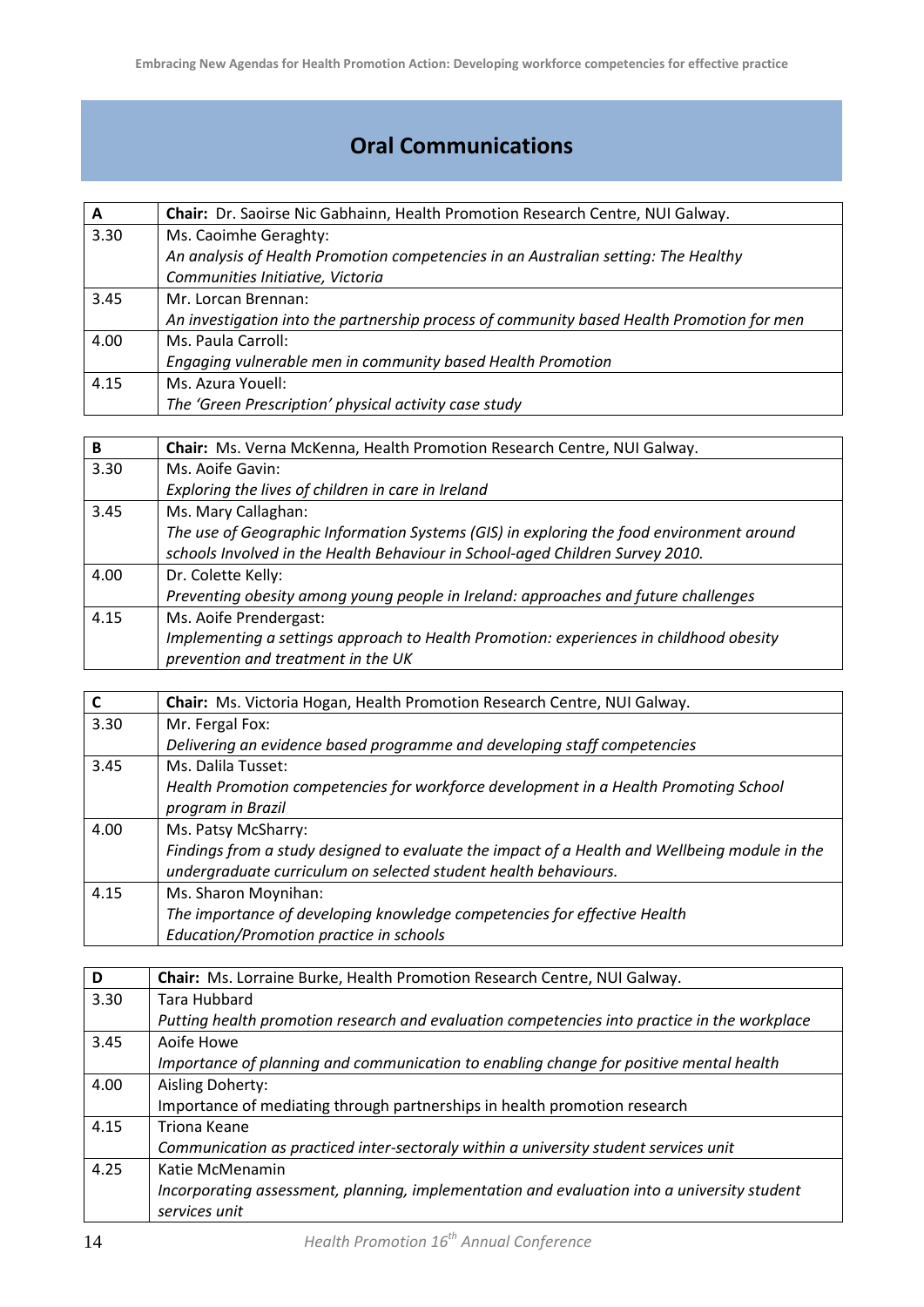## **Presentation Title:** An analysis of Health Promotion competencies in an Australian setting: The Healthy Communities Initiative, Victoria

### **Author(s) and Affiliation:** Ms. Caoimhe Geraghty, Wyndham City Council, Victoria, Australia

According to the Ottawa Charter for Health Promotion the environment in which people learn, work, play and love has a major effect on populations' health outcomes. Given this, it is prudent to recognise communities as places that can encourage or discourage health and healthy behaviours. A settings-based approach to communities has been shown to significantly impact on the likelihood of developing Non Communicable Diseases. Within Health Promotion, Health Promotion officers must possess certain competencies to address this challenge. Using the Healthy Communities Initiative in Wyndham City Council, Victoria, as an example (a Health promotion settings based approach to chronic disease prevention), this presentation will show how these competencies are called upon to affect change. This will be achieved by outlining the necessary competencies for work in Health Promotion in Australia, as identified by the Australian Health Promotion Association and comparing these to the key selection criteria required by applicants to roles within the Healthy Communities Initiative.

| <b>Presentation Title:</b>        | An investigation into the partnership process of community based Health<br>Promotion for men                                                                                                                      |
|-----------------------------------|-------------------------------------------------------------------------------------------------------------------------------------------------------------------------------------------------------------------|
| <b>Author(s) and Affiliation:</b> | Mr. Lorcan Brennan, Men's Development Network<br>Ms. Lisa Kirwan, Waterford Institute of Technology<br>Mr. Barry Lambe, Waterford Institute of Technology<br>Ms. Paula Carroll, Waterford Institute of Technology |

Partnership work is essential in the area of community based health promotion for men; vulnerable men are a particularly challenging group to engage and sustain in community health promotion interventions and traditionally, sparse resources have been targeted at this cohort. By examining how one men's community health promotion partnership operated over a fifteen-month period, this study sought to develop guidelines for effective partnership work in this area. In brief; 1) The purpose of the partnership should be clear and common among all partners; 2) All partners should engage in ongoing professional development in the area of men's health and community based health promotion; 3) Specific attention should be given to the maintenance of the partnership as men's work can often be frustrating and demotivating; 4) Plan interventions using the REAIM planning tool; 5) Develop a mechanism in which roles, responsibilities and timelines are clearly articulated; 6) Vary the type of interventions delivered by the partnership; 7) Bridge the gap between the target group and the partnership; 8) Emphasise the importance of shared responsibility among partners; 9) Develop a contingency plan to deal with unexpected changes to the partnership; and 10) Integrate a monitoring and evaluation component to all aspects of the partnership.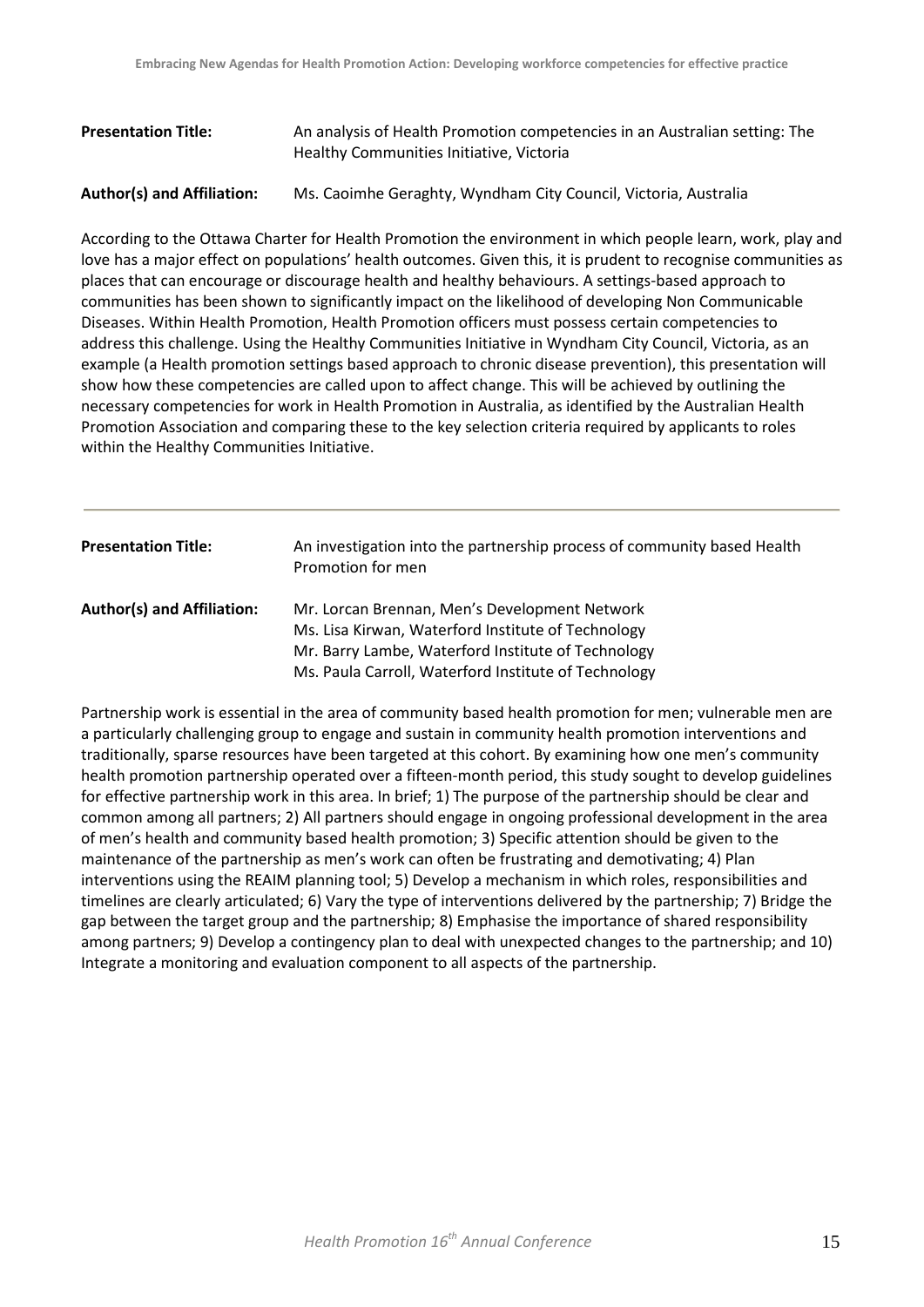| <b>Presentation Title:</b>        | Engaging vulnerable men in community based Health Promotion                                                |
|-----------------------------------|------------------------------------------------------------------------------------------------------------|
| <b>Author(s) and Affiliation:</b> | Ms. Paula Carroll, Waterford Institute of Technology<br>Ms. Lisa Kirwin, Waterford Institute of Technology |
|                                   | Mr. Barry Lambe, Waterford Institute of Technology                                                         |

Community based health promotion for vulnerable men poses unique challenges to service providers; traditionally this cohort have stayed away in droves from well organised community and health-related activities. Therefore, many service providers are unaware of the health needs of these men, are unsure of how to effectively engage them, and are unclear about the type of services to which they might respond. This study investigated how one men's community health promotion partnership, the Carlow Men's Health Project (CMHP), engaged vulnerable men in a variety of initiatives over a fifteen-month period. The lessons learned from the CMHP are as follows; 1) Use creative advertising and recruitment methods that focus, in particular, on the use of appropriate imagery and language, 2) Use incentives that appeal to men as part of the initiative, 3) Choose an easily accessible location, 4) Remove barriers such as time factors and cost, 5) Find an experienced facilitator to deliver the initiative, 6) At the initial contact with men, clearly outline the programme structure and tangible outcomes, 7) Facilitate the development of social support and cohesion within the group, and 8) Build in a mechanism for ongoing consultation with the men with a view to sustaining the initiative.

| <b>Presentation Title:</b> | The 'Green Prescription' physical activity case study                                                                                                                                              |
|----------------------------|----------------------------------------------------------------------------------------------------------------------------------------------------------------------------------------------------|
| Author(s) and Affiliation: | Annmarie Crosse, Dept. Health Promotion, HSE West.<br>Azura Youell, Dept. Applied Science, Institute of Technology Sligo<br>Máire McCallion, Dept. Applied Science, Institute of Technology Sligo. |

*Background:* This Green Prescription programme is an adaptation of a New Zealand Model. It involves the referral of patients by the General Practitioner to community walks and has been piloted in County Donegal. The multi-level initiative uses a community development approach.

*Objective:* To outline the process of implementing the programme, its feasibility and acceptability and its initial effects on referred walkers, community walkers, the community and primary care practice in one community. To make recommendations about the further development of the programme.

*Methods:* The research design is primarily qualitative with two focus groups (referred walkers and community walkers) and four interviews (Support Worker, General Practitioner, Walking Leader, Community Leader and Programme Co-ordinator).

*Results:* Many aspects of the model were very successfully implemented and all stakeholders were positive about the programme while making suggestions for improvement. Self reported benefits included increased physical activity levels, decreased blood sugar levels, decreased weight and making greater social connections within the community.

*Conclusion:* This programme provides real possibilities for primary care to refer patients to a community based programme and opportunities for communities to develop and support its members. The evaluation of the refined model in a more comprehensive roll-out is recommended.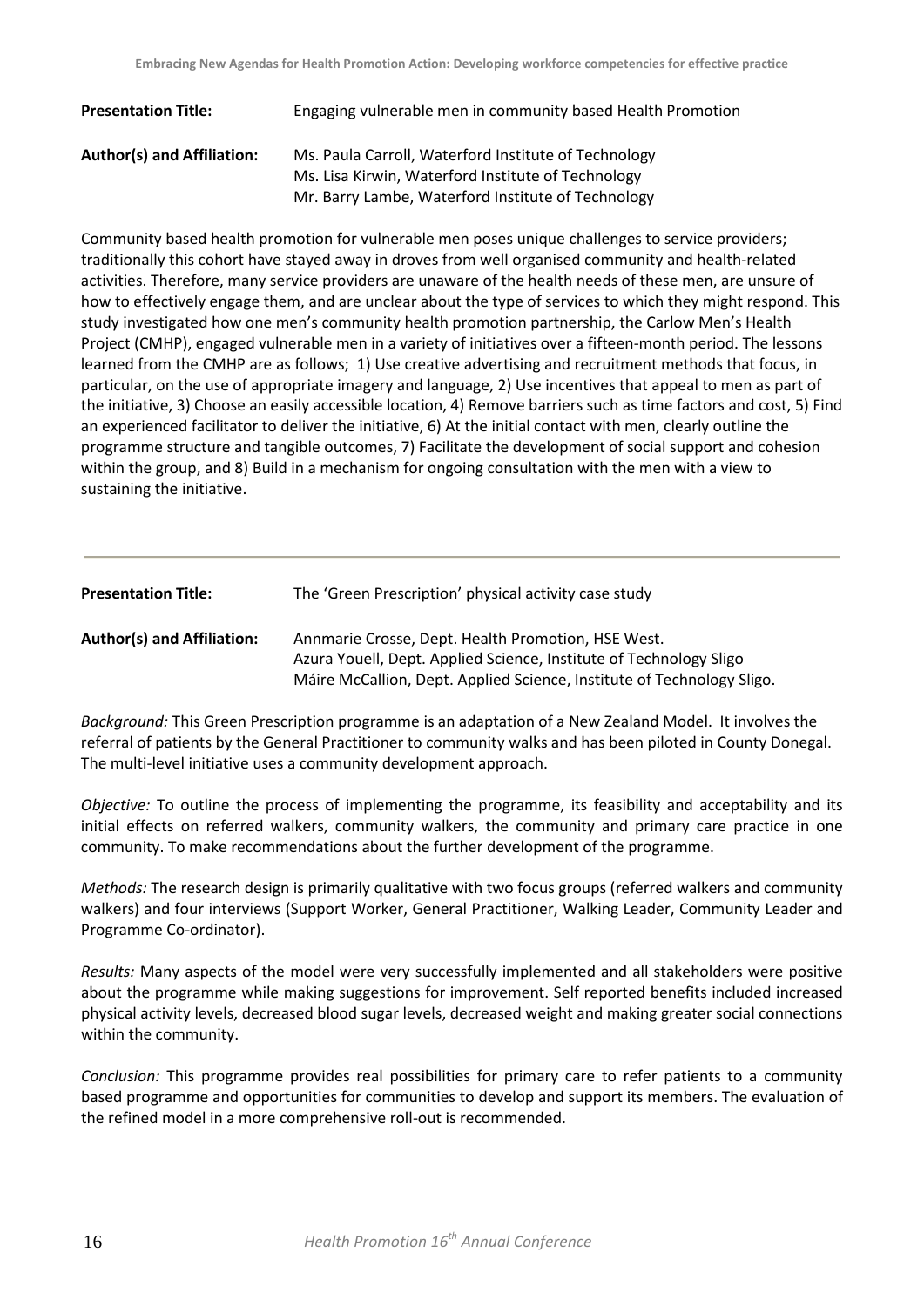| <b>Presentation Title:</b> | Exploring the lives of children in care in Ireland                                   |
|----------------------------|--------------------------------------------------------------------------------------|
| Author(s) and Affiliation: | Ms. Aoife Gavin, Dr. Colette Kelly, Dr Michal Molcho and Dr. Saoirse Nic<br>Gabhainn |
|                            | Health Promotion Research Centre, NUI Galway                                         |

Due to recent reports and an increased awareness of the experiences of children in care, much work is underway to increase our understanding and improve their lives. The family is an important setting for health promotion and is one approach that deserves attention. Current Irish data indicate that the number of children in care is increasing every year; yet there is a lack of data available on this population group, especially relating to their health and well-being.

The aim of this study is to explore the health and well being of children living in foster care or in a children's home. This study uses a subset of data from the 2010 Irish Health Behaviour in School-aged Children (HBSC) study, a cross-sectional self-report survey. Using the HBSC-based indicators that are presented in the State of the Nations Children report series, the relationships and social, emotional and behavioural outcomes of children in care will be explored and compared to a matched sample.

The results will describe the health and well-being of children living in care and will enable discussion on the family as a setting for health promotion and the implications for health promotion practice.

| <b>Presentation Title:</b>        | The use of Geographic Information Systems (GIS) in exploring the food<br>environment around schools Involved in the Health Behaviour in School-aged<br>Children (HBSC) Survey 2010 |
|-----------------------------------|------------------------------------------------------------------------------------------------------------------------------------------------------------------------------------|
| <b>Author(s) and Affiliation:</b> | Ms. Mary Callaghan, Dr. Colette Kelly, Dr. Michal Molcho and Dr. Saoirse Nic<br>Gabhainn<br>Health Promotion Research Centre, NUI Galway                                           |

Neighbourhoods are an *important setting for health* promotion. They may be defined by geographical boundaries or administrative areas and are usually distinguished by a group of people with shared characteristics and access to facilities. Neighbourhood level characteristics may contribute to the increasing prevalence of obesity in children.

Using GIS, post primary school level data (n=119) collected in the HBSC 2010 survey were geo-coded and spatially enabled to explore the food environment around schools, in relation to area level deprivation and school type. Well known fast food restaurant chains were mapped and buffers created around schools to identify numbers of fast food restaurant chains within walking distance of schools.

Differences in numbers of fast food restaurant chains, by school type (urban/rural, DEIS/non-DEIS) will be presented. The relationship between deprivation and fast food restaurant chains will also be examined along with the correlation between area level deprivation and number of fast food restaurants.

Information on the type and density of food environments around schools in Ireland is not readily available. These data can contribute to the evidence-base on the influence of both the school and neighbourhood settings on obesity prevalence in Ireland.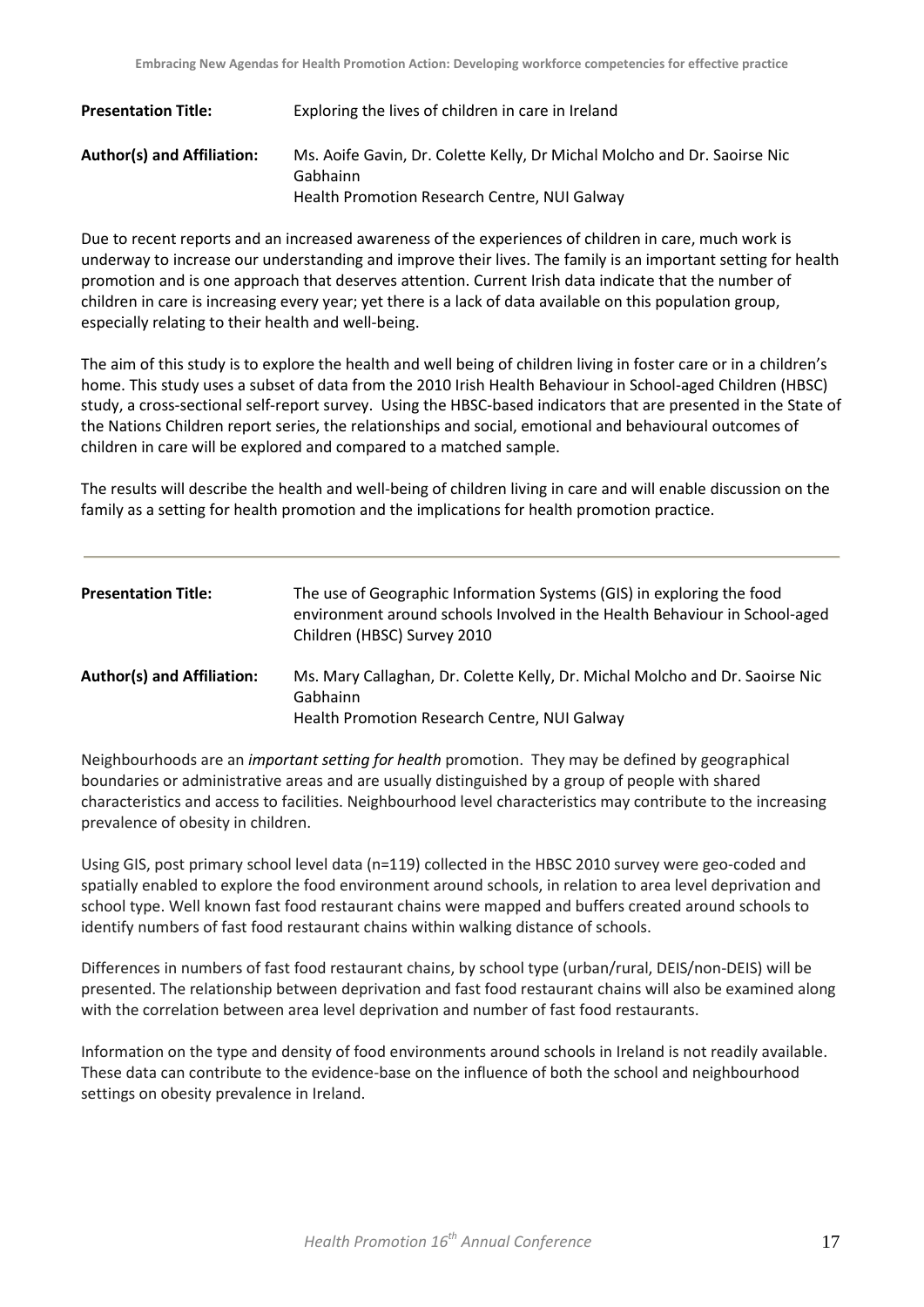| <b>Presentation Title:</b> | Preventing obesity among young people in Ireland: approaches and future<br>challenges           |
|----------------------------|-------------------------------------------------------------------------------------------------|
| Author(s) and Affiliation: | Dr. Colette Kelly and Professor Margaret Barry<br>Health Promotion Research Centre, NUI Galway. |

In Europe and in Ireland the high prevalence of overweight and obesity among young people is a public health concern. Given the complex aetiology of obesity, a population-based approach to reduce and prevent obesity has been proposed. In particular, a 'social determinants of health' approach to preventing obesity has been advocated.

The aim of this presentation is to explore a health promotion approach to preventing obesity and promoting healthy weight among young people in Ireland with particular emphasis on the settings approach. The school as a setting for health promotion has achieved much attention to date and evidence is growing for the effectiveness of community-based initiatives to preventing obesity among young people.

The presentation will also highlight some of the current approaches in Ireland at promoting healthy weight and preventing overweight and obesity. An opportunity will be provided to discuss and debate future action both at a national and local level, and the implications for the health promotion workforce.

| <b>Presentation Title:</b>        | Implementing a settings approach to Health Promotion: experiences in |
|-----------------------------------|----------------------------------------------------------------------|
|                                   | childhood obesity prevention and treatment in the UK                 |
| <b>Author(s) and Affiliation:</b> | Ms. Aoife Prendergast, NHS Peterborough, Health Promotion            |

Obesity has been described by the World Health Organisation as a 'global epidemic'. It is recognised internationally as a major public health challenge. A survey of the incidence of childhood obesity in Ireland indicates that 10% of children aged 5-12 years are obese. In 2008 19% of teenage boys were found to be overweight compared to 6% in 1990.

The' Growing Up in Ireland' study (2009) found one in four 9-year olds overweight or obese. Unfortunately, there are no exemplar populations abroad to learn from as no country has been successful in turning the tide on obesity. However there is an ever increasing and improving body of evidence and some promising interventions such as the Carnegie Weight Management (CWM) programme which is currently being delivered in Peterborough in the UK.

The (CWM) Programme is UK national programme led by Leeds Metropolitan University and delivered locally by health promotion specialist staff at NHS Peterborough. CWM has the longest running programme for the treatment of overweight and obese children in Europe and has been running Carnegie Clubs since 2005.The programme aims to improve the health of children between two and 17 years of age who are overweight or obese. It also provides families with the relevant support and information to help them make healthy, informed choices to maintain a healthy weight. The commissioning process for the programme started in October 2009 and delivery began in May 2010.The city currently has one of the highest childhood obesity rates for Year 6 children. Results from the 2008/2009 school year show that one in seven (13.8%) reception age children are overweight and almost one in ten (9.2%) are obese.

This is the only targeted treatment programme for obese children in Peterborough. Three age-specific 12 week programmes were delivered (2-4 years, the first of its kind in the UK, 4-10 years and 11-17 years) in settings across Peterborough for children and their parents or carers.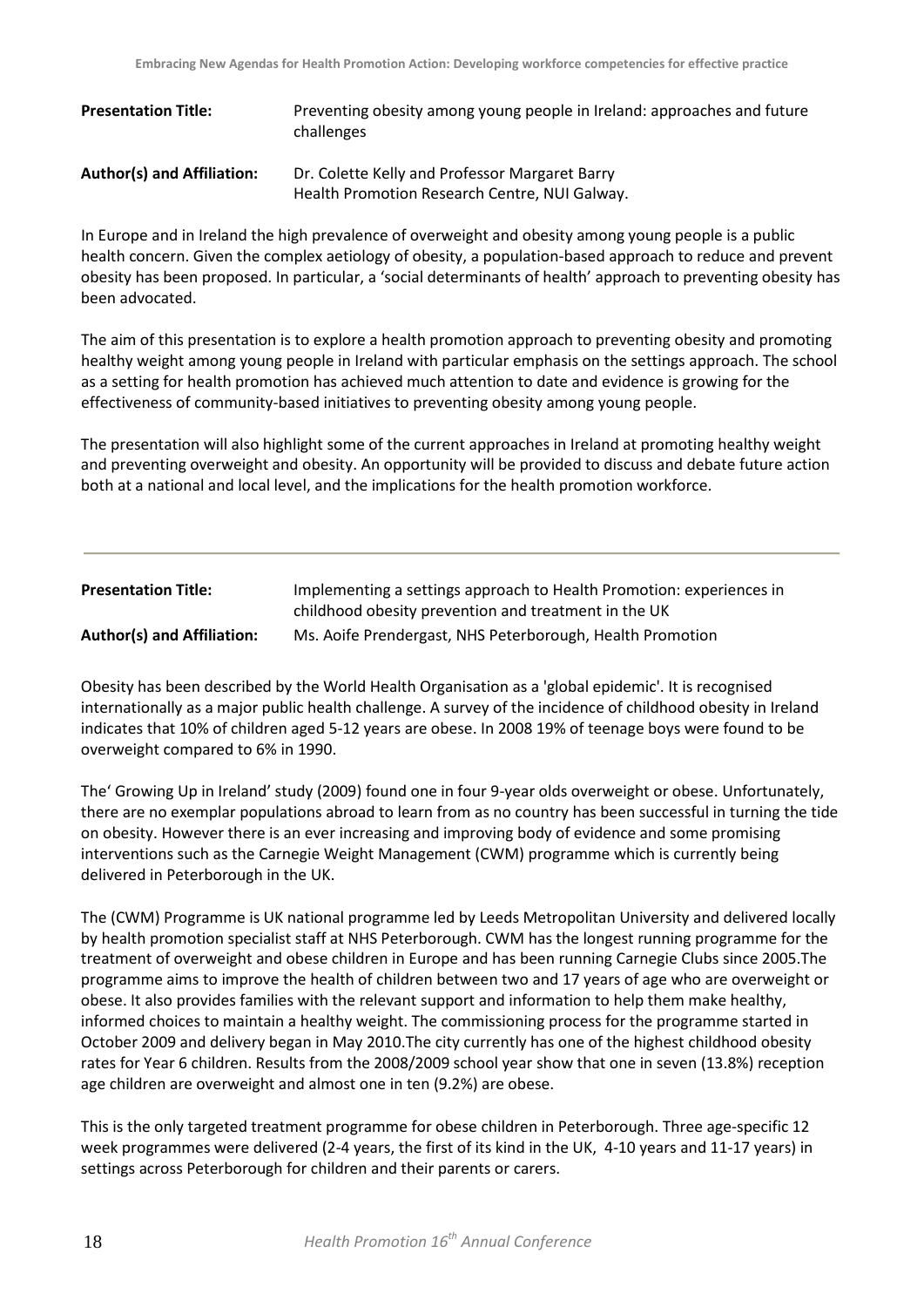There has been a high proportion of referrals for the programme however further engagement is required with children centres and schools. It is the first time that the pioneering programme has been extended to include children between the age of two and four.

The programme focuses on a number of elements that directly influence and affect a child's weight. These include diet and nutrition, physical activity, anthropometric measurements, behavioural change and the sustainability of change. It is delivered as a 12-week intervention with a six month and 12-month follow-up period.

*Results and Conclusions:* Continual evaluation concludes that there has been a reduction in body fat composition, waist circumference and weight as well as improved self-image and self-esteem for children undertaking the programme. To further support children undertaking the programme, a post-Carnegie programme, Movers and Shakers is currently being delivered by health promotion specialist staff in partnership with Vivacity. The programme is delivered over a six-week period and introduces participants to locally available supports to further encourage sustained behaviour change. Two age-groups are targeted throughout the Movers and Shakers programme, 5-10 years and 11-17 years.

Stakeholder engagement is a key success criterion in order to reach those at risk who will benefit most from the programme and ensure equality of access. More than 800 stakeholders have been informed of the programmes including clinicians and non-clinical practitioners. A successful outcome of the programme was the number of referrals received through all the potential routes and particularly those that are able to access Peterborough's six priority areas.

| <b>Presentation Title:</b> |  |  | Delivering an evidence based programme and developing staff competencies |
|----------------------------|--|--|--------------------------------------------------------------------------|
|----------------------------|--|--|--------------------------------------------------------------------------|

**Author(s) and Affiliation:** Mr. Fergal Fox, Interim Lead, Health Promotion Service DML, Ms. Karen Heavey, Community Health Promotion Worker

Health Promotion in the Midlands, as a partner in the Longford Westmeath Parenting Partnership, deliver an Evidence Based Positive Parenting Programme; Triple P, in Longford and Westmeath. This presentation will outline the rationale for choosing and delivering this programme, the planning, implementation and evaluation model developed and the need to build staff competencies and impact of delivery using a Population Health rollout.

It will then explore the development of staff competencies through training, accreditation and facilitating Triple P programmes. Crucial to successful delivery in the community is the need for additional supports such as pre-accreditation meetings, access to core team, area team meetings, mentoring, co-facilitation and general administration support through the management of the project.

There is increased recognition for delivery of evidence based parenting programmes as a key strategy to support families, improve the health and well being of both children and their parents. This investment in parenting and establishing healthy and positive parenting is proven to reduce stress, anxiety and depression in parents and reduce behaviour problems and conduct disorders in children. Increasing the chances of a healthy childhood is key to reducing health and social inequalities.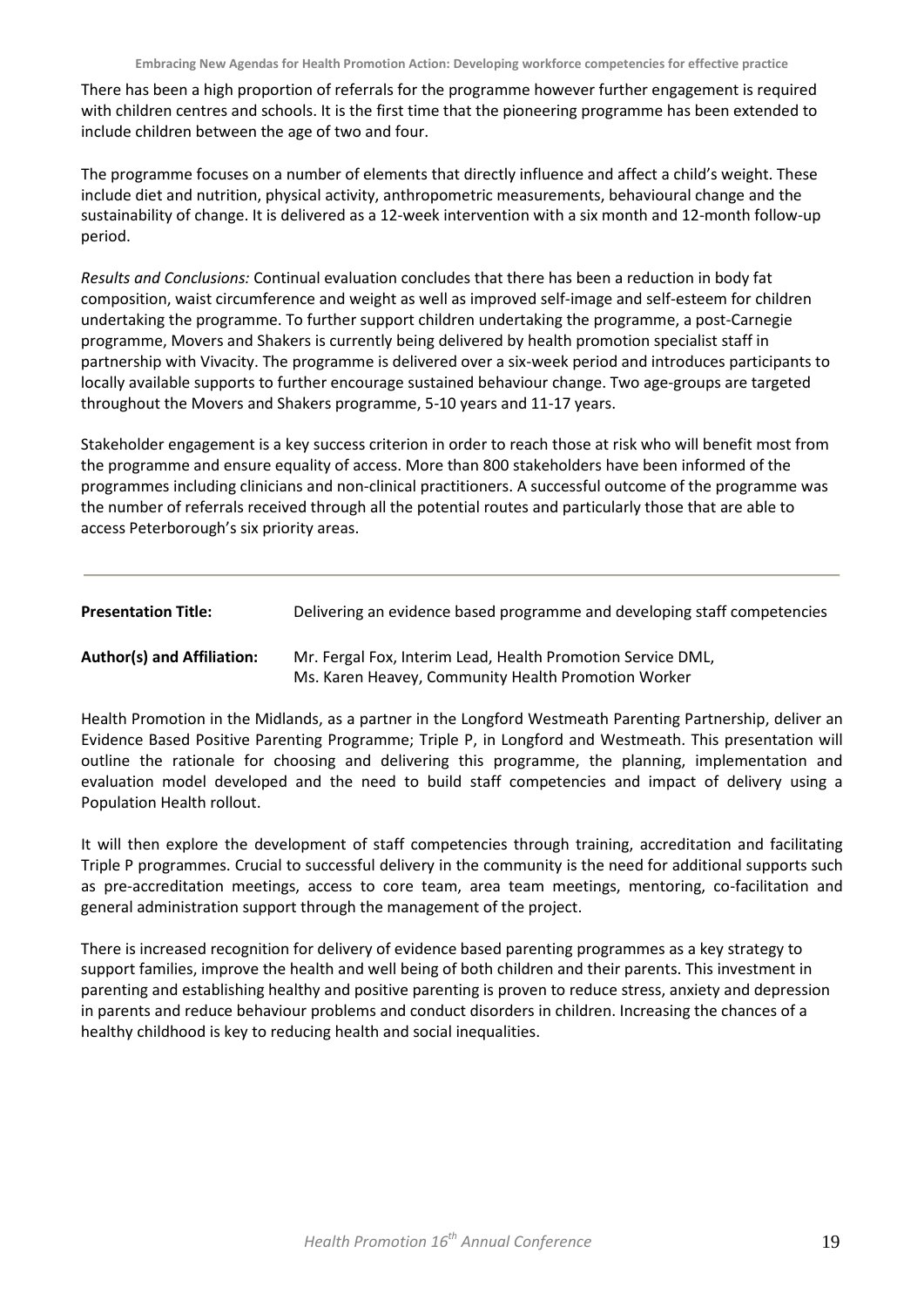| <b>Presentation Title:</b>        | Health Promotion competencies for workforce eevelopment in a Health<br>Promoting School program in Brazil                                 |
|-----------------------------------|-------------------------------------------------------------------------------------------------------------------------------------------|
| <b>Author(s) and Affiliation:</b> | Dalila Tusset, University of Brasilia - Faculty of Physical Education<br>Dais Rocha, University of Brasilia - Department of Public Health |
|                                   | Júlia Nogueira, University of Brasilia - Faculty of Physical Education                                                                    |

This study evaluated the relevance and sufficiency of health promotion competencies in the CompHP domains (HPCD) applied to a health promoting school program (PSE) in Brazil. The Rapid Assessment Methodology was used: 1) Characterisation of PSE; 2) Study of the feasibility; 3) Definition of the scope; 4) Definition of sources and methods; 5) Fieldwork; 6) Processing and analysis of information; and 7) Communication of the results and decison-making. Interviews from 17 stakeholders (9-education and 8-health sectors) and the PSE Normative Statement (NS) were analysed through content analysis. Convergences and divergences between what is done and DHPC (D-DHPC), what should be done and DHPC (SD-HPCD), and the NS and DHPC (NS-DHPC) were verified. We found 6 NS-HPCD convergences (enable change, mediate through partnership, leadership, assessment, planning and implementation); 8 D-DHPC and SD-HPCD convergences (all above plus communication and advocate for health). The domain evaluation and research is considered partial convergence because only evaluation was found in NS-HPCD and SD-HPCD. Also, we found 1 SD-HPCD singularity (juvenile protagonism). The HPCD are relevant but not sufficient for PSE. The CompHP domains may be useful for education, training and definition of evaluation indicators on health promoting schools in Brazil to develop workforce competencies.

| <b>Presentation Title:</b>        | Findings from a study designed to evaluate the impact of the inclusion of a<br>Health and Well Being module in the undergraduate curriculum on selected<br>student health behaviours                                         |
|-----------------------------------|------------------------------------------------------------------------------------------------------------------------------------------------------------------------------------------------------------------------------|
| <b>Author(s) and Affiliation:</b> | Ms Patsy Mc Sharry, RGN; RMN; RNT; BA Nurse Education; Masters of Medical<br>Science in Nursing; Registered PhD Student of NUI Galway, and Lecturer,<br>Department of Nursing and Health Studies, St Angela's College, Sligo |

*Introduction:* According to a report by the WHO (2009), mean BMIs are increasing world-wide due to changes in diet and increasing physical inactivity. Recent research suggests that approximately 35% of all college students are overweight or obese, and that poor nutrition and physical inactivity contribute to the prevalence of overweight and obesity in this population . The start of college has also been characterised as a major life change that can cause significant stress.

*Methodology:* An evaluative approach to methodology was taken within this study in the form of a quasiexperimental survey and focus group.

## *Findings;*

**Quantitative** 

Physical activity levels displayed significant increases from pre-intervention (t1) to post intervention (t2) in the intervention group and not in the comparison group; however, these increases were not maintained at follow up (t3).

With regard to healthy eating, there was a statistically significant increase in BMI scores in the comparison group between pre-intervention and post-intervention but not in the intervention group.

When mean psychological well-being scores were compared, the intervention group showed a statistically significant improvement in psychological well-being scores between pre- and post-intervention.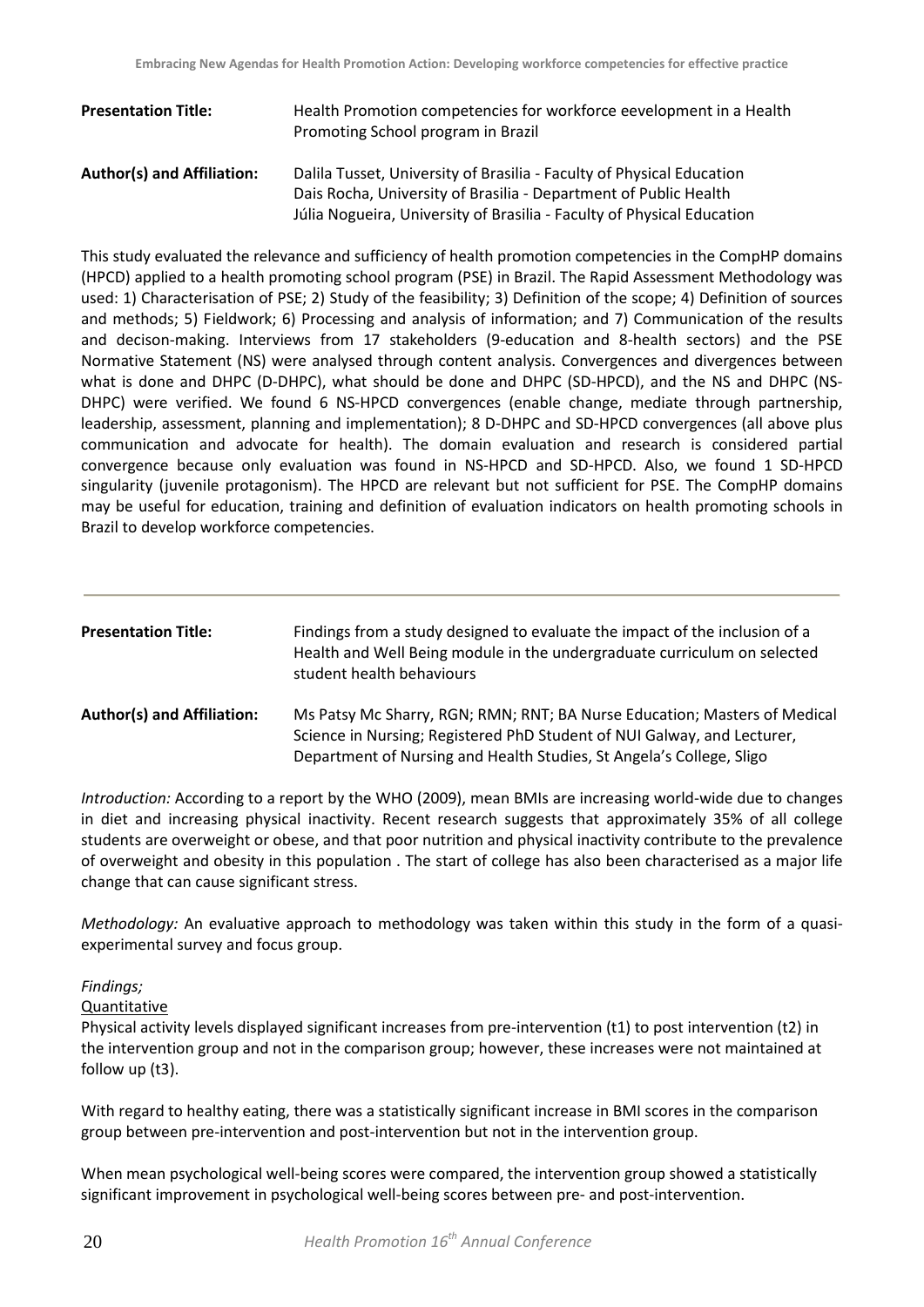## **Qualitative**

A number of themes emerged from focus group such as**:**

- Improved knowledge of health practices
- Group social support
- Techniques utilised to make health behavioural changes
- Spirit of motivational Interviewing
- Stress and coping
- Developing health awareness
- Barriers to health behavioural change
- Effect of transition to college on health behaviours
- How physical activity, healthy eating and psychological well-being interrelate

WHO (2009). *Global health risks: mortality and burden of disease attributable to selected major risks*. Geneva, WHO.

| <b>Presentation Title:</b>        | The importance of developing knowledge competencies for effective Health<br>Education/Promotion practice in Schools                                                             |
|-----------------------------------|---------------------------------------------------------------------------------------------------------------------------------------------------------------------------------|
| <b>Author(s) and Affiliation:</b> | Ms. Sharon Moynihan, IRCHSS Scholar, University of Limerick<br>Dr. Patricia Mannix McNamara, Research Centre for Education and<br>Professional Practice, University of Limerick |

*Purpose:* The aim of this paper is to outline the findings of research into the importance of knowledge competencies in developing effective health promotion/education teachers.

*Methodology:* The study employed the use of a Delphi technique to collect data on the topic. This design (smaller scale) was influenced by the success of Barry *et al.* (2009). Three rounds of Delphi technique were undertaken with a panel of experts in the area of health education/promotion in schools. The questionnaire was distributed electronically. The competencies that emerged from round 1 were analysed, categorised and presented for the second round where participants rated them on a scale of importance. The final round required them to identify their prioritised competencies from the list and arrange in order of importance.

*Results:* Knowledge competencies were seen to be very important from the list and various types of knowledge competencies were cited as important for teachers to have to aid the development of their pupils in attaining health literacy.

*Discussion:* The paper will discuss the types of knowledge competencies cited and their implications in the context of health promotion education in schools.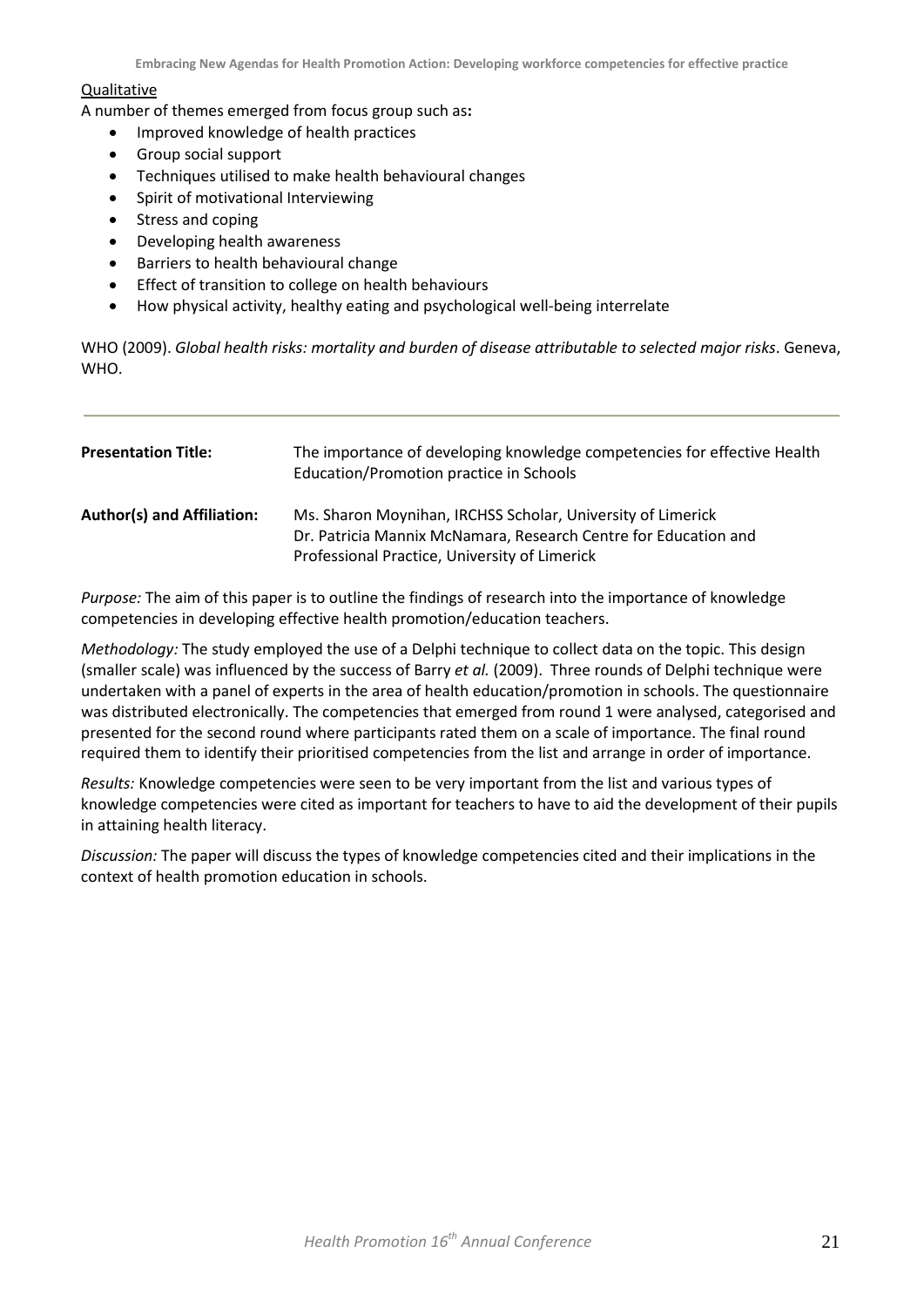| <b>Presentation Title:</b>        | Putting health promotion research and evaluation competencies into practice in<br>the workplace |
|-----------------------------------|-------------------------------------------------------------------------------------------------|
| <b>Author(s) and Affiliation:</b> | Ms Tara Hubbard                                                                                 |
|                                   | Disciple of Health Promotion, School of Health Sciences, College of Medicine,                   |
|                                   | National University of Ireland Galway, Ireland                                                  |

A demonstration of how evaluation and research was practiced within a work placement setting at the Health Promotion Research Centre (HPRC), NUI Galway is presented. The practice of this competency is discussed within the context of a research project being undertaken by the HPRC, called "Bridging the Digital Disconnect". It aims to develop an online training intervention for gatekeepers, to promote mental health among young people and will look at the process used to assess, how current online mental health interventions are actually evaluated for their effectiveness and how many of these are not actually evaluated.

The importance of the competency and the vital role it plays in the development of health promotion initiatives is related, with particular focus on the promotion of mental health.

| <b>Presentation Title:</b>        | Importance of planning and communication to enabling change for positive<br>mental health                                                        |
|-----------------------------------|--------------------------------------------------------------------------------------------------------------------------------------------------|
| <b>Author(s) and Affiliation:</b> | Ms Aoife Howe<br>Disciple of Health Promotion, School of Health Sciences, College of Medicine,<br>National University of Ireland Galway, Ireland |

The school environment is an ideal setting for the practice of health promotion. The *Positive Mental Health* organization based in Barna, Co. Galway, have identified the importance of this setting to reach out to adolescents. Their main aim is to promote positive mental health amongst adolescents within secondary schools through the delivery of a seven-module programme delivered by trained facilitators. The experience of facilitating the program within a transition year class group provided a practical experience of the health promotion competencies. While the nine domains of the competencies are vital within health promotion practice, this presentation focuses on the importance of planning and communication to enabling change when delivering this programme in a secondary school setting.

| <b>Presentation Title:</b> | Importance of mediating through partnerships in health promotion research |
|----------------------------|---------------------------------------------------------------------------|
|----------------------------|---------------------------------------------------------------------------|

**Author(s) and Affiliation:** Ms Aisling Doherty

Disciple of Health Promotion**,** School of Health Sciences, College of Medicine, National University of Ireland Galway, Ireland

The work presented involved research for a study on the relationship between respiratory disease, tobacco use and mental health patients. This work was undertaken while completing a work placement as a part of the Masters of Arts in Health Promotion Programme at NUI Galway. It was undertaken with the smoking cessation services at Sligo General Hospital. Working closely with my placement coordinator from the initial phases of this research, valuable insight was gained into mediating through partnership and its benefits in the practice of health promotion research. A partnership continuum is described that provided a useful guide and framework for the practice of this health promotion competency. From a learning perspective it enabled both participation in and observation of the process of working, from networking to cocoordinating, to co-operating and working towards collaboration for the future with the different sectors on the steering committee.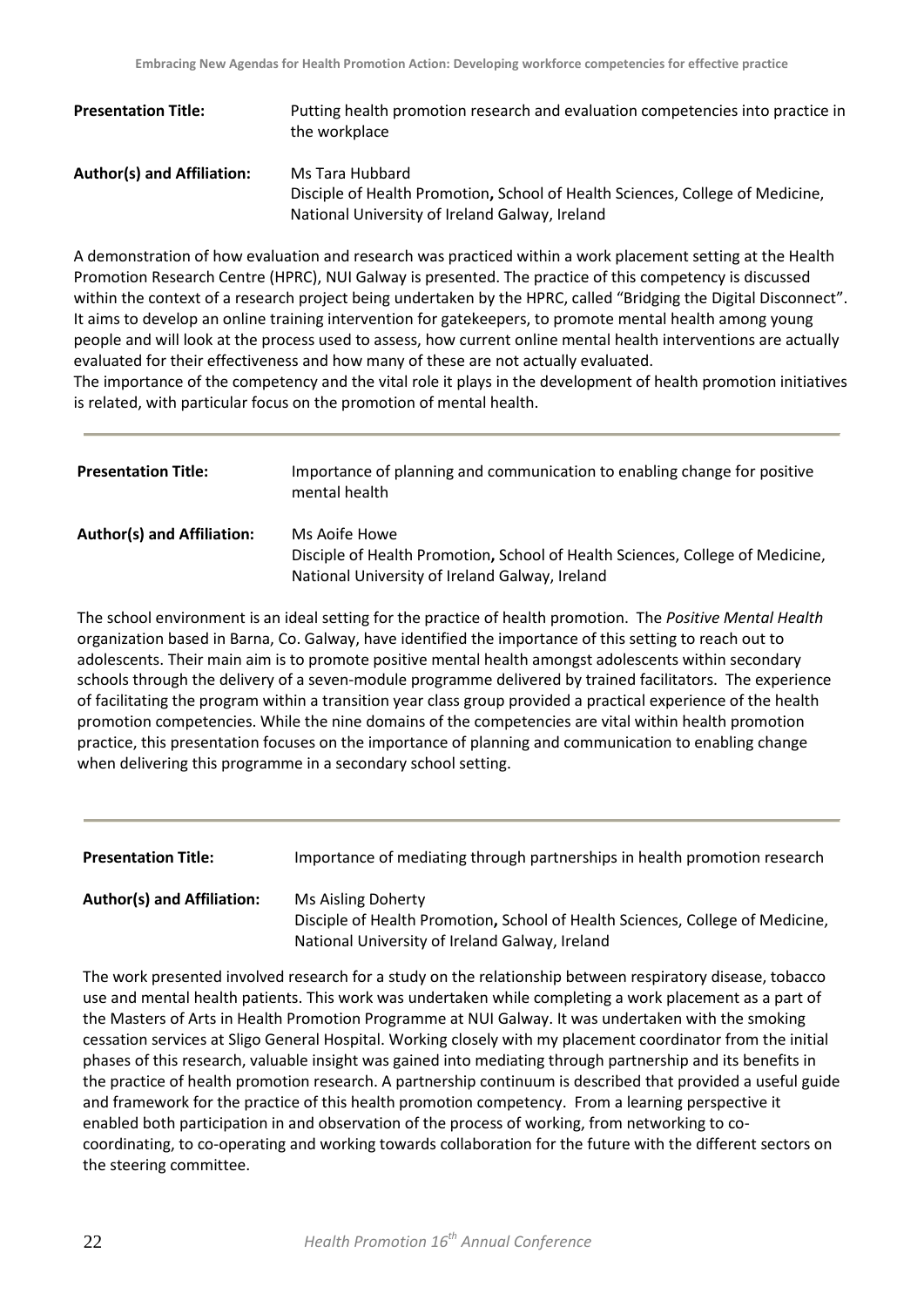| <b>Presentation Title:</b>        | Communication as practiced inter-sectoraly within a university student<br>services unit. |
|-----------------------------------|------------------------------------------------------------------------------------------|
| <b>Author(s) and Affiliation:</b> | Ms Triona Keane<br>Disciple of Health Promotion, School of Health Sciences, College of   |
|                                   | Medicine, National University of Ireland Galway, Ireland                                 |

As one of the core competencies in the CompHP Framework, the practice of communication during activities undertaken during a work placement within a university student services unit will be presented. A brief overview of all activities undertaken will be presented before focusing on the practice of communication throughout the planning, implementation and evaluation of the university health fair. Each stage of the health fair, beginning with conducting a needs assessment will be discussed. The planning, implementation and evaluation phases will subsequently be discussed before reflecting on the learning that occurred throughout this process.

| <b>Presentation Title:</b>        | Incorporating assessment, planning, implementation and evaluation into a<br>university student services unit                                          |
|-----------------------------------|-------------------------------------------------------------------------------------------------------------------------------------------------------|
| <b>Author(s) and Affiliation:</b> | Ms Katie McMenamin<br>Disciple of Health Promotion, School of Health Sciences, College of<br>Medicine, National University of Ireland Galway, Ireland |

NUIG Student Services provide a health promotion service for students of the university. The service organises many events throughout the year with a focus on promoting student health and wellbeing. One such event is the Health Fair. The fair is an annual event where organisations come to the university giving health information to staff and students. Although each competency was evident in the organisation and management of the 2012 event, the most significant were those of assessment, planning, implementation and evaluation. These competencies were found to be imperative to the success of the health fair.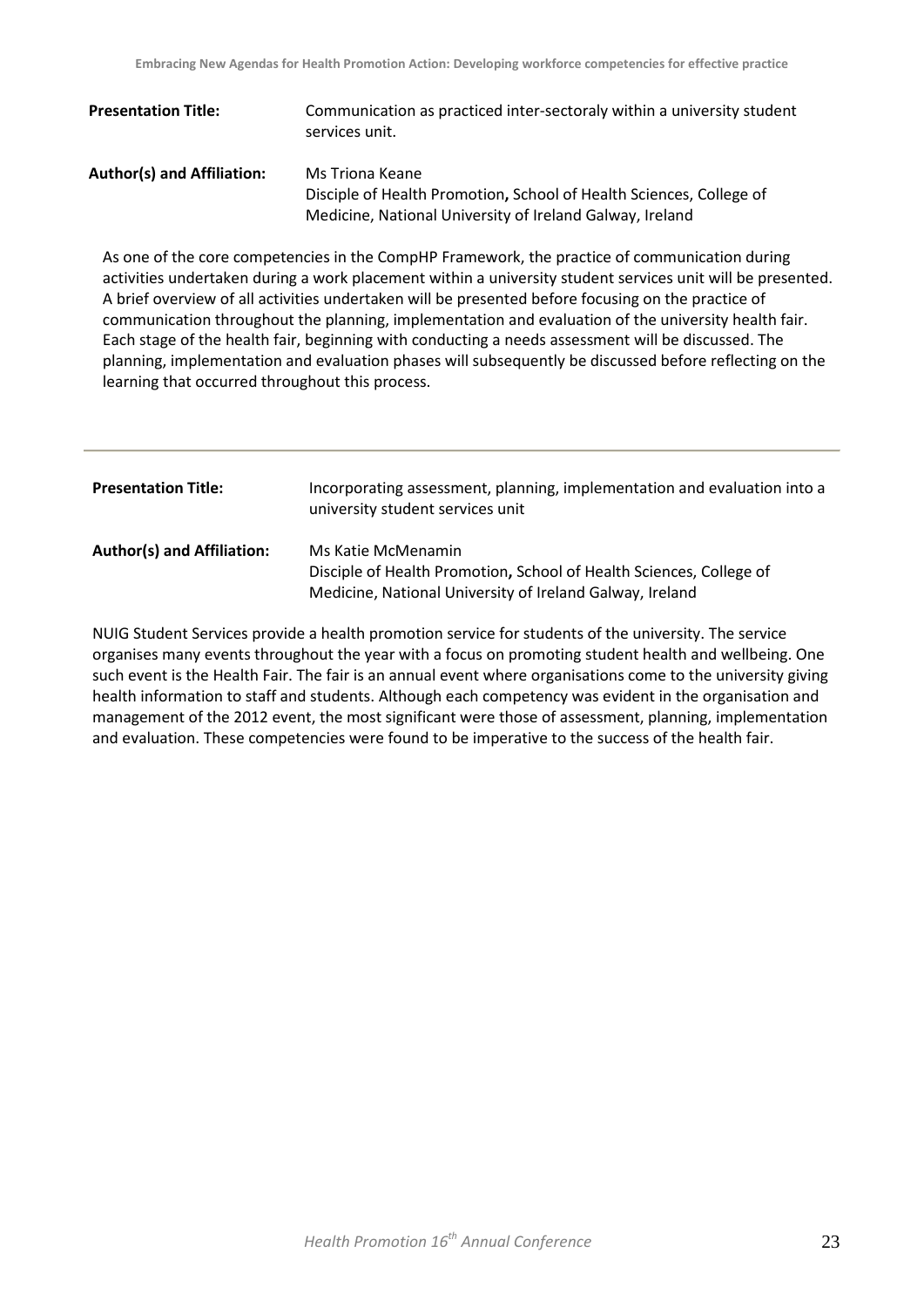## **Poster Communications**

| $\mathbf{1}$   | Developing students' competence through school participation-views of children                        |
|----------------|-------------------------------------------------------------------------------------------------------|
|                | Ms. Yetunde John Akinola, Health Promotion Research Centre, NUI Galway.                               |
| $\overline{2}$ | Models of and Barriers to Interdisciplinary Teamwork in Practice                                      |
|                | Ms. Maura Burke, Health Promotion Research Centre, NUI Galway.                                        |
| $\overline{3}$ | Young people's perspectives of the findings of the Health Behaviour in School-aged Children Survey    |
|                | 2010                                                                                                  |
|                | Ms. Natasha Clarke, Health Promotion Research Centre, NUI Galway.                                     |
| 4              | X-HALE youth awards                                                                                   |
|                | Ms. Eimear Cotter, Irish Cancer Society                                                               |
| 5              | Developing core competencies and professionals standards for Health Promotion capacity building in    |
|                | Europe (CompHP)                                                                                       |
|                | Ms. Colette Dempsey, Health Promotion Research Centre, NUI Galway.                                    |
| 6              | <b>Translating Health Communication</b>                                                               |
|                | Ms. Priscilla Doyle, Health Promotion Research Centre, NUI Galway.                                    |
| $\overline{7}$ | Health Promotion as setting: alcohol policy in the workplace                                          |
|                | Dr. Edina Gabor, Eötvös Loránd University, Faculty of Education and Psychology,                       |
|                | Institute for Health Promotion and Sport Sciences                                                     |
| 8              | The contribution of club participation to the health and well-being of children in Ireland            |
|                | Ms. Aoife Gavin, Health Promotion Research Centre, NUI Galway.                                        |
| 9              | Scoping study for a potential European Doctorate for Health Promotion and Public Health               |
|                | Dr. Lisa Gugglberger, Centre for Health Research, University of Brighton                              |
| 10             | Food poverty among schoolchildren in Ireland                                                          |
|                | Dr. Colette Kelly, Health Promotion Research Centre, NUI Galway.                                      |
| 11             | Health Promotion knowledge, attitudes and practices of Chartered Physiotherapists in Ireland: a       |
|                | national survey                                                                                       |
|                | Ms. Naoimh McMahon, National University of Ireland, Galway                                            |
| 12             | Implementing a sexuality education programme in a school setting: findings from a mixed methods       |
|                | study                                                                                                 |
|                | Ms. Christina Murphy, Health Promotion Research Centre, NUI Galway.                                   |
| 13             | The setting for non-communicable diseases; investigating the circumstance of injury-related mortality |
|                | among children and young adults in the West of Ireland                                                |
|                | Ms. Aine O'Brien, Health Promotion Research Centre, NUI Galway.                                       |
| 14             | Assessment and care planning for older people in residential centres in Ireland                       |
|                | Dr. Martin Power, Discipline of Health Promotion, NUI Galway.                                         |
| 15             | Implementation of a physical activity programme for Cancer survivors                                  |
|                | Ms. Joanne Vance, Irish Cancer Society.                                                               |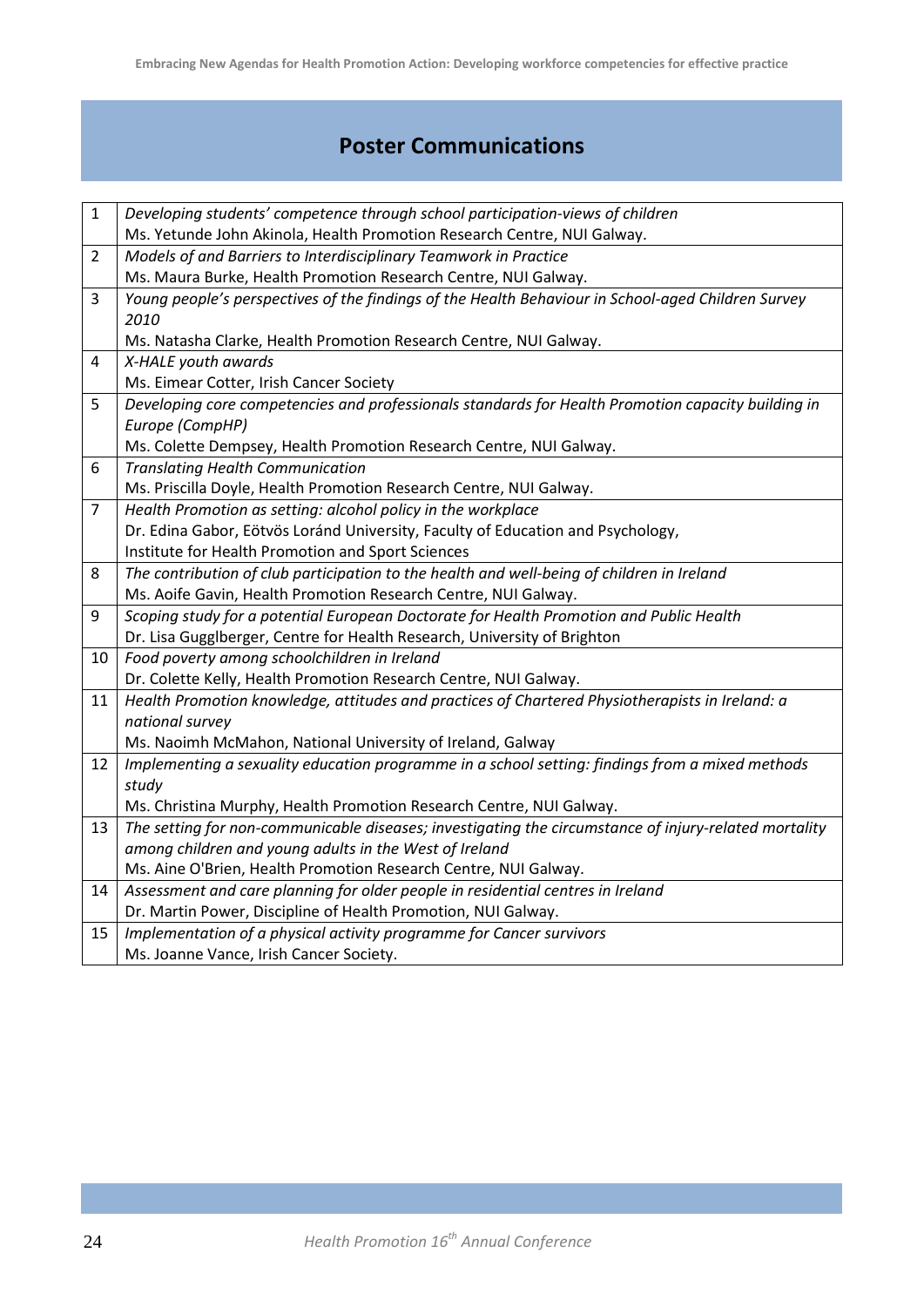## **Poster Communications**

| <b>Presentation Title:</b>        | Developing students' competence through school participation-views of<br>children                                                                                                     |
|-----------------------------------|---------------------------------------------------------------------------------------------------------------------------------------------------------------------------------------|
| <b>Author(s) and Affiliation:</b> | Ms Yetunde John-Akinola, Ms Aoife Gavin, Dr. Siobhan O'Higgins and Dr.<br>Saoirse Nic Gabhainn<br>Health Promotion Research Centre, National University of Ireland Galway,<br>Ireland |

Aim: The health promoting school (HPS) has been described as a setting that seeks to encourage an atmosphere of healthy and active learning by endeavouring to develop the competence of the whole -school environment, including the students. Children participation in the school is an important feature of the HPS. The aim of this research was to explore the views of children on school participation and the potential influence on HPS practices.

Methods: A Participatory Research Process (PRP) approach with a three-phase design that involved students participating actively in the research process was used to collect data. A total of 248 primary school students, aged 9-13 years, consisting of ten class groups in three schools participated in the study.

Results: Students developed schemas to present their perspectives of what participation meant to them and their views on how participation can work better in their school. The students considered participation to be inclusive of everybody in the school. There was a general belief that participation involves everybody getting along, doing things together and not leaving anybody out. Their ideas identified the influence of children participation on developing the competence of the whole school environment.

| <b>Presentation Title:</b>        | Models of and Barriers to Interdisciplinary Teamwork in Practice                                                                |
|-----------------------------------|---------------------------------------------------------------------------------------------------------------------------------|
| <b>Author(s) and Affiliation:</b> | Ms. Maura Burke and Dr. Margaret Hodgins<br>Health Promotion Research Centre, National University of Ireland Galway,<br>Ireland |

Background: Bringing health professionals from diverse philosophical, training and professional backgrounds together has been highlighted as problematic but few studies have investigated primary care team-working. In order to fully realise the benefits of interprofessional collaboration we need to be able to recognise it in the setting and detail what attitudes, behaviours and structures promote or inhibit its enactment.

Aim: To address this knowledge gap by investigating the experience of primary care team members of interdisciplinary teamwork within the Irish context.

Methods: A national on-line survey of primary care health professionals is planned and a questionnaire is in development. In phase one the survey will be sent to all primary care health professional team members. In phase two, semi-structured interviews will be conducted with a purposive sample of teams identified in phase one.

This poster will draw on the literature to illuminate the complexities of introducing teamwork to the primary care setting, the different models of primary care and teamwork and the potential factors that may influence the levels of teamwork function.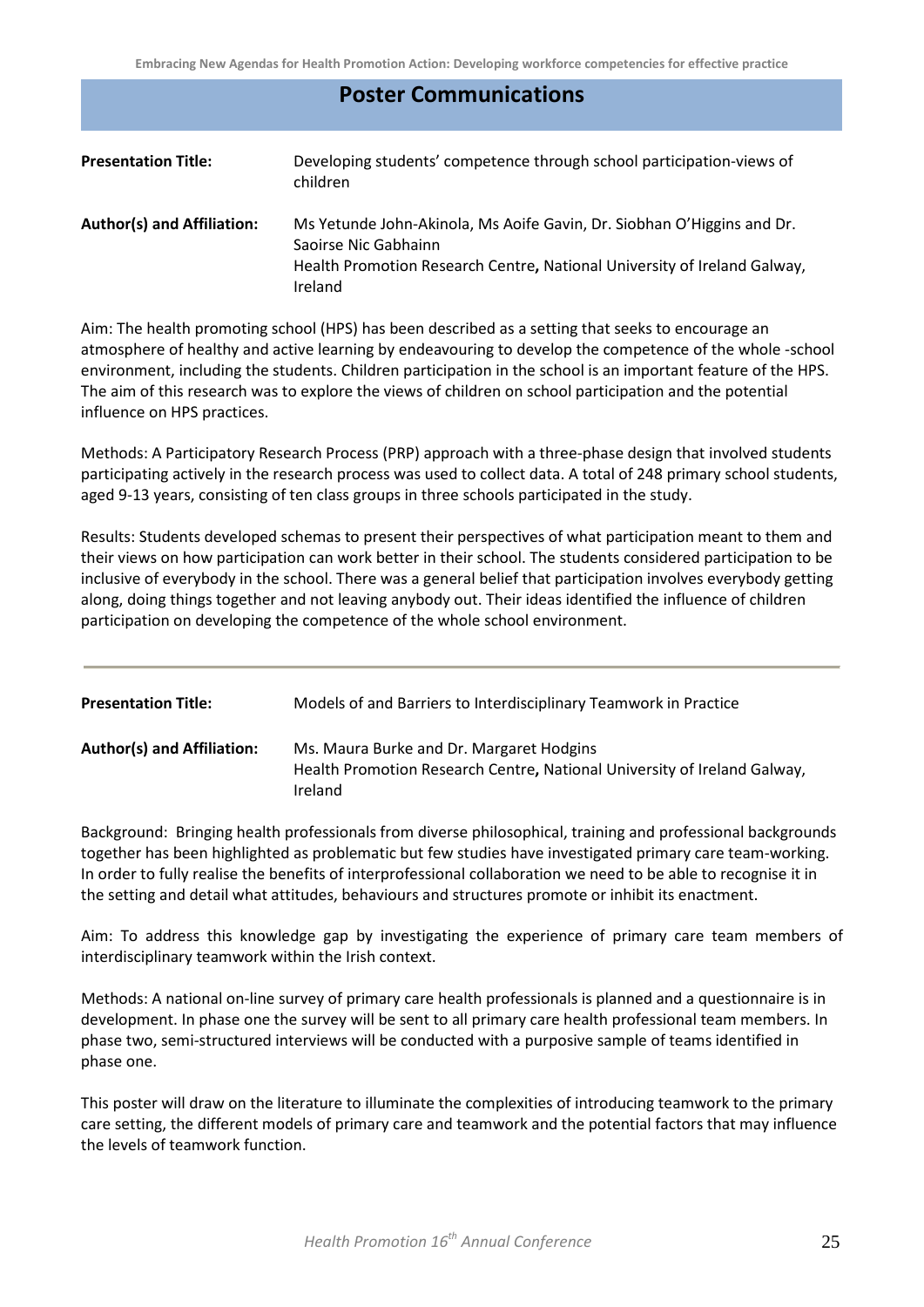| <b>Presentation Title:</b> | Young people's perspectives on the findings of the Health Behaviour in School-<br>aged Children Survey 2010                                                                     |
|----------------------------|---------------------------------------------------------------------------------------------------------------------------------------------------------------------------------|
| Author(s) and Affiliation: | Ms. Natasha Clarke, Dr. Colette Kelly, Dr. Michal Molcho and Dr. Saoirse Nic<br>Gabhainn<br>Health Promotion Research Centre, National University of Ireland Galway,<br>Ireland |

There is increasing recognition of the value of involving young people in research. The Irish Health Behaviour in School-aged Children (HBSC) study aims to involve young people in the research process and the most recent workshop aimed to assess their opinions of the findings of the 2010 HBSC national survey.

Students (13-15 years) participated by providing feedback on the HBSC national report. Group discussion was facilitated and all comments were recorded. Each participant was asked to individually answer three questions; what is the most interesting finding of the report?; what is the most surprising finding in the report? and what do you think the youth health priorities should be as a result of these findings?

The participating young people comprehensively identified, and without hesitation, what was interesting and surprising, and their health priorities. This indicates that young people, when they are asked, have many opinions on matters that affect them and have the ability to provide valuable insight into their lives. Four health priorities were identified; substance use, physical activity, eating habits and sexual health. The information and opinions the young people shared in this workshop are valuable and provide health professionals with a focus on youth health priorities and the competencies required to effectively facilitate improved health behaviours and outcomes.

| <b>Presentation Title:</b>        | X-HALE youth awards                                                                                                             |
|-----------------------------------|---------------------------------------------------------------------------------------------------------------------------------|
| <b>Author(s) and Affiliation:</b> | Ms. Eimear Cotter, Health Promotion Officer<br>Ms. Joanne Vance, Senior Health Promotion Officer<br><b>Irish Cancer Society</b> |

Background: The Irish Cancer Society is the national charity for cancer care in Ireland. With high smoking rates amongst young people and very high lung cancer rates nationally, the Irish Cancer Society aims to bring down smoking prevalence in Ireland; to reduce the number of young people smoking, to discourage young people from starting to smoke in the first place and to support young smokers who want to quit. The HSBC 2010 report states that twelve percent of young people in Ireland currently smoke with those from lower social classes reporting higher levels of smoking. X-HALE Youth Awards works with young people and youth organisations to address the issue of smoking in their communities in an attempt to prevent the uptake of smoking amongst young people.

Aims:

- To share knowledge and experience of the health effects, risks of smoking and the benefits of quitting with young people and youth service
- To encourage engagement between young people and their supporters on the risks of smoking and the benefits of quitting
- To help de-normalise smoking in communities where smoking is an issue
- To build the capacity of young leaders, through practical skills training, to advocate for healthy, smoke-free lifestyles in their communities
- To generate creative tobacco-free campaigning activities, using a variety of media, for young people aged between 10 and 21 years
- To assist youth groups to develop positive alternatives for young people to persuade them not to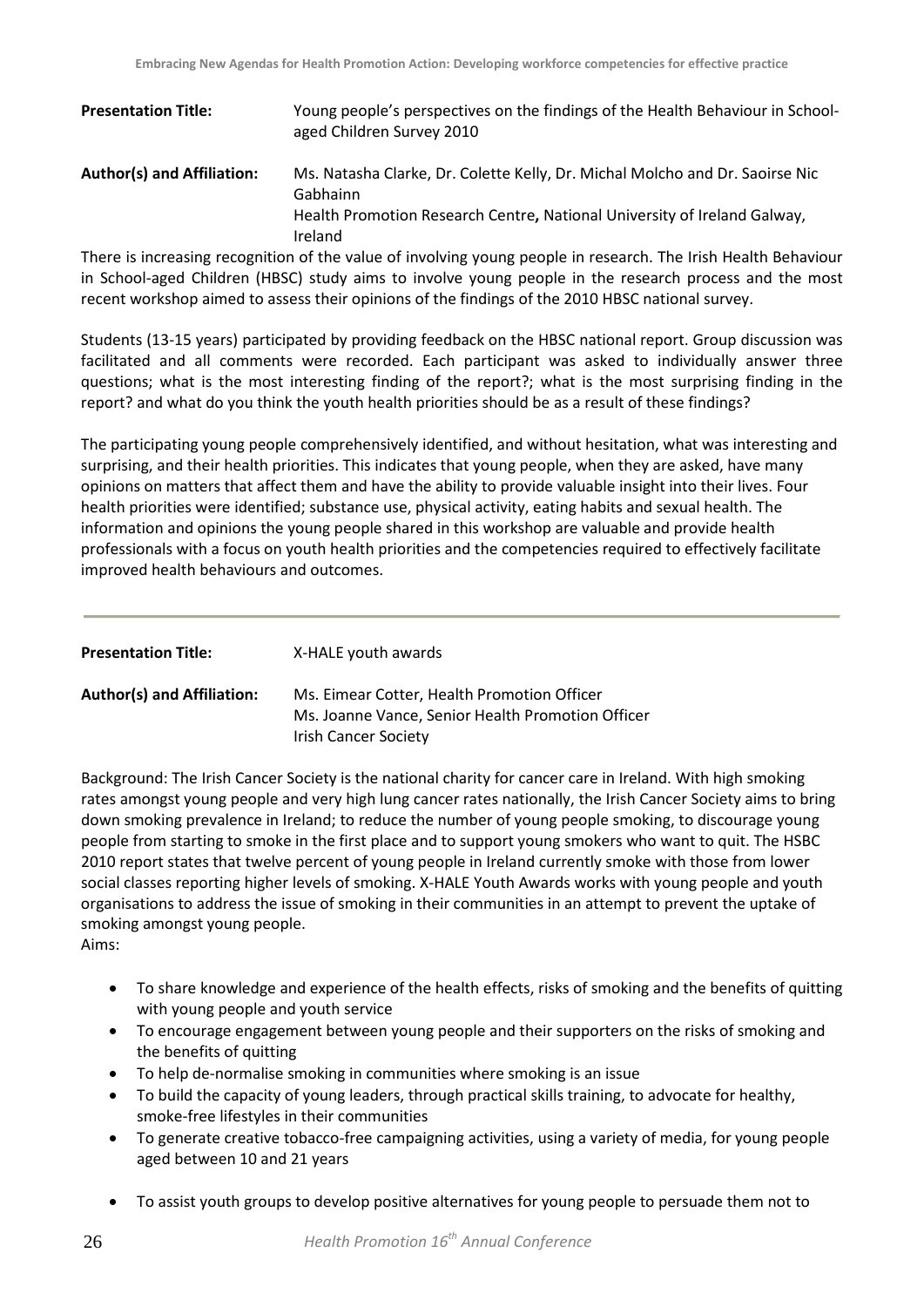#### take up smoking

Methods: X-HALE Youth Awards operate at three levels and run from March until October:

Local level: A financial grant of €500-€5,000 is given to help support youth groups and organisations to develop an anti-smoking themed project or campaign, which ends with a local event or launch to showcase the key messages in their local community.

Regional Level: Successful groups participate in information and skills-based workshops with the Irish Cancer Society to help support the development of their project.

National Level: Awarded groups bring their final project to the X-HALE Awards Annual Expo to highlight their achievements and raise awareness with other young people on the need to take action to ensure healthy tobacco-free communities in the future and to help prevent other young people from starting to smoke.

Progress to date: In 2011 seven youth groups were awarded and took part in seven local events and the national X-HALE Annual Expo. Six hundred and eighty young people and three hundred and twenty took part in these activities. In 2012 13 groups have been awarded funding. The programme is currently being evaluated.

| <b>Presentation Title:</b>        | Developing core competencies and professionals standards for Health<br>Promotion capacity building in Europe (CompHP)                                    |
|-----------------------------------|----------------------------------------------------------------------------------------------------------------------------------------------------------|
| <b>Author(s) and Affiliation:</b> | Ms. Colette Dempsey, Ms Barbara Battel-Kirk, Professor Margaret Barry,<br>Health Promotion Research Centre, NUI Galway<br><b>CompHP Project Partners</b> |

The CompHP Project aimed to develop a Europe-wide competency framework and system of professional standards for health promotion practice, education and training. This framework will form the basis for building a competent and effective health promotion workforce in Europe. The project aimed:

- To identify, agree and publish core competencies for health promotion practice, education and training in Europe
- To develop and publish competency-based professional standards for health promotion practice
- To promote quality assurance through the development of a Europe-wide accreditation system
- To map competencies and standards in academic courses across Europe and link to accreditation for academic settings
- To pilot competencies, standards and accreditation with practitioners in a range of settings across Europe
- To engage in consultation with key stakeholders and disseminate information on the project outcomes throughout the 27 member states and all candidate countries.

The CompHP Project was comprised of eight workpackages, which were developed in collaboration with the 24 project partners across Europe and used a consensus-building approach to establish means and methods by which quality governance standards in Health Promotion can be implemented across Europe to stimulate innovation and best practice.

In collaboration with the Project Partners, and following an extensive consultation with health promotion experts across Europe, the CompHP Core Competencies for Health Promotion Framework Handbook was publshed and in 2011 and the CompHP Professional Standards for Health Promotion Handbook was published in 2012. The CompHP Accreditation Framework will be published later in 2012.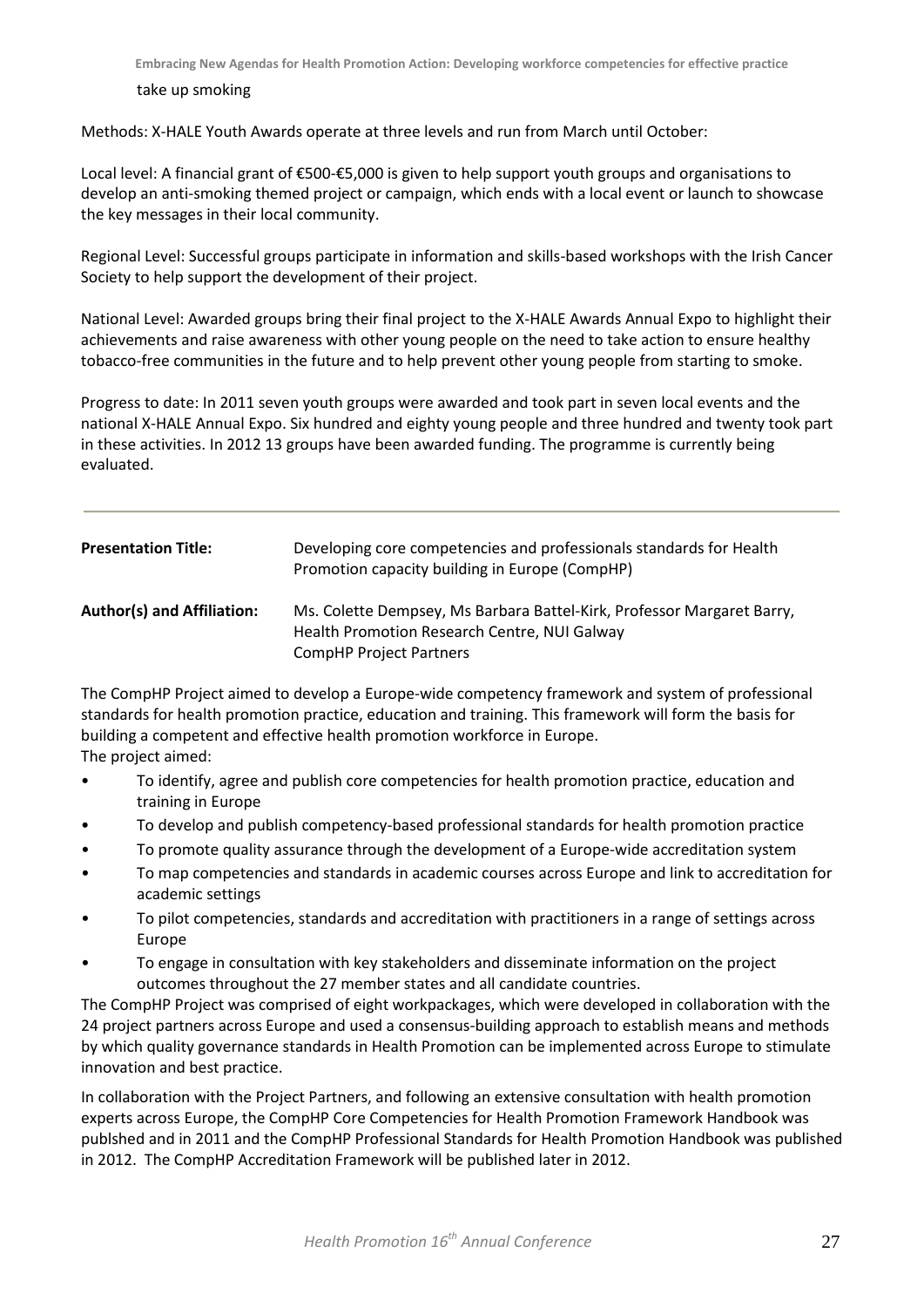| <b>Presentation Title:</b> | <b>Translating Health Communication</b>                                                                           |
|----------------------------|-------------------------------------------------------------------------------------------------------------------|
| Author(s) and Affiliation: | Ms. P. Doyle, Dr. J. Sixsmith, Ms. M. D'Eath and Prof. M.M. Barry<br>Health Promotion Research Centre, NUI Galway |

The practice and evidence base of health communication aimed at the prevention and control of communicable diseases in the European context is currently unknown. This research project has two main components: information gathering through mapping such activities across EU/EFTA countries and synthesis of knowledge through, for example, rapid reviews of evidence in relation to health literacy and health advocacy. Mapping was undertaken through a questionnaire survey and semi-structured interviews with representatives from 30 EU/EFTA countries. Knowledge synthesis for health literacy and health advocacy comprised a literature search including published evidence reviews over a 10 year period using predefined search strategies. Results of the mapping indicate limitations to evaluation of activities which was supported in the knowledge synthesis. Participants identified the use of health advocacy but this was not supported by the evidence review where only one, North American review of health advocacy interventions was found. In contrast five reviews of health literacy strategies were identified; most interventions focused on the functional level of health literacy working at the traditional health education level. This suggests considerable gaps both in the evidence base and practice of health communication aimed at the control and prevention of communicable disease in the European context.

| <b>Presentation Title:</b>        | Health Promotion as setting: slcohol policy in the workplace                                                                                                                                                                                                                                      |
|-----------------------------------|---------------------------------------------------------------------------------------------------------------------------------------------------------------------------------------------------------------------------------------------------------------------------------------------------|
| <b>Author(s) and Affiliation:</b> | Ms. Edina Gabor, Eötvös Loránd University, Faculty of Education and<br>Psychology, Institute for Health Promotion and Sport Sciences<br>Judit Kerek, Association for Healthier Workplaces<br>Gyula Szabó Eur. Erg., Óbuda University, Bánki Donát Faculty of Mechanical<br>and Safety Engineering |

One of the most important approaches in health promotion is the settings approach. In the settings, like workplace not just the health promotion staff, have to deal with health problems, but the employees, like line managers and supervisors. For example the alcohol problem is this kind of problem.

We are now living in a society where alcohol and drugs have become more accessible. The SME's line managers and supervisors have a key role to play in developing and promoting good corporate practice and minimising the effects on the company of inappropriate use of alcohol and drugs by staff. Unfortunately, guidance for managers on how to act in these circumstances is often inadequate, incomplete or missing altogether, and many companies do not possess the tools to enable managers to deal with substance use at a corporate level.

The Maximising Employee Performance by Minimising the Impact of Substances (MEPMIS) project worked to tackle these problems. The project created an e-learning package, freely accessed via the MEPMIS website: www.alcoholdrugsandwork.eu, which teaches practical ways in which they can help minimise the impact that the inappropriate use of substances has on their organisation.

**Presentation Title:** The contribution of club participation to the health and well-being of children in Ireland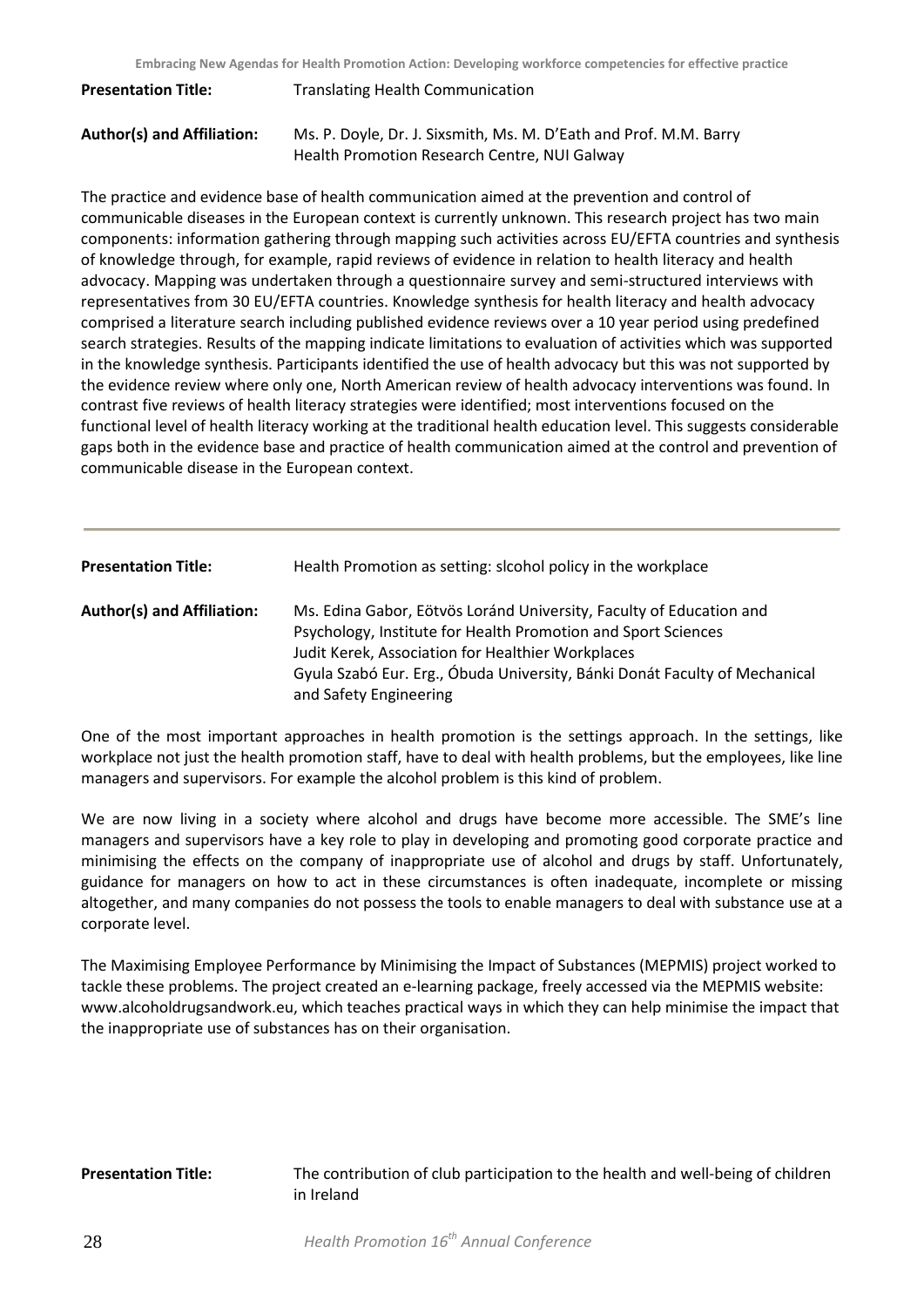**Author(s) and Affiliation:** Ms. Aoife Gavin, Ms. Natasha Clarke, Dr. Colette Kelly, Dr. Michal Molcho and Dr. Saoirse Nic Gabhainn Health Promotion Research Centre, NUI Galway

Social networks such as sports clubs, drama clubs, scouts, music groups and youth clubs, are important predictors of children's health and well-being. Previous studies have indicated that participation in such clubs can be supportive of positive health and well-being in school children.

The aim of this study is to investigate whether young people's participation in clubs influences their perceived health and well being among children in schools in Ireland.

This study is based on cross-sectional self-report data from the Health Behaviour in School-Aged Children (HBSC) study 2010. Children aged 10-17 years were asked how often they are involved in: sports club/team; drama/dance/choir; music/singing; scouts/guides; youth clubs; other clubs/groups, with response options from Never to 4-7 days. The prevalence of participation in such clubs/groups will be presented by age, gender and social class. Relationships between club participation and self perceived health, happiness and life satisfaction will also be explored.

The results will enable discussion around the role of club participation in children's lives and the potential for health promotion to be delivered through clubs.

| <b>Presentation Title:</b>        | Scoping study for a potential European Doctorate for Health Promotion and<br>Public Health                                     |
|-----------------------------------|--------------------------------------------------------------------------------------------------------------------------------|
| <b>Author(s) and Affiliation:</b> | Dr Lisa Gugglberger, Ms. Caroline Hall and Professor John Kenneth Davies<br>Centre for Health Research, University of Brighton |

The Centre for Health Research (CHR) at the University of Brighton (UoB) has been leading the development and coordination of a potential European Doctorate in Health Promotion and Public Health (EuroDoc/HPPH). A network of interested partner higher education institutions across Europe and beyond has been established, including universities in Belgium, Germany, Norway, Hungary, Denmark, Spain, Greece, Italy, Finland and Hong Kong. Currently, there is no pan-European doctoral programme allowing students to experience the European Dimension of Health Promotion and Public Health. However, with developments arising from the Bologna Process, commitment by many European countries to trans-European education and diverse processes of globalisation of higher education, it has become increasingly important for doctoral education to enhance its perspective across national borders.

This poster will present results from the initial scoping study carried out to underpin the EuroDoc/HPPH. It will report findings from the literature review and from the qualitative interviews conducted with 10 stakeholders from relevant organisations, including doctoral programme leaders and doctoral students. The purpose of these interviews was to obtain a wider understanding of the complexity of developing and organising European doctorates and to identify recommendations, limitations and challenges for the next steps of the project.

**Presentation Title:** Food poverty among schoolchildren in Ireland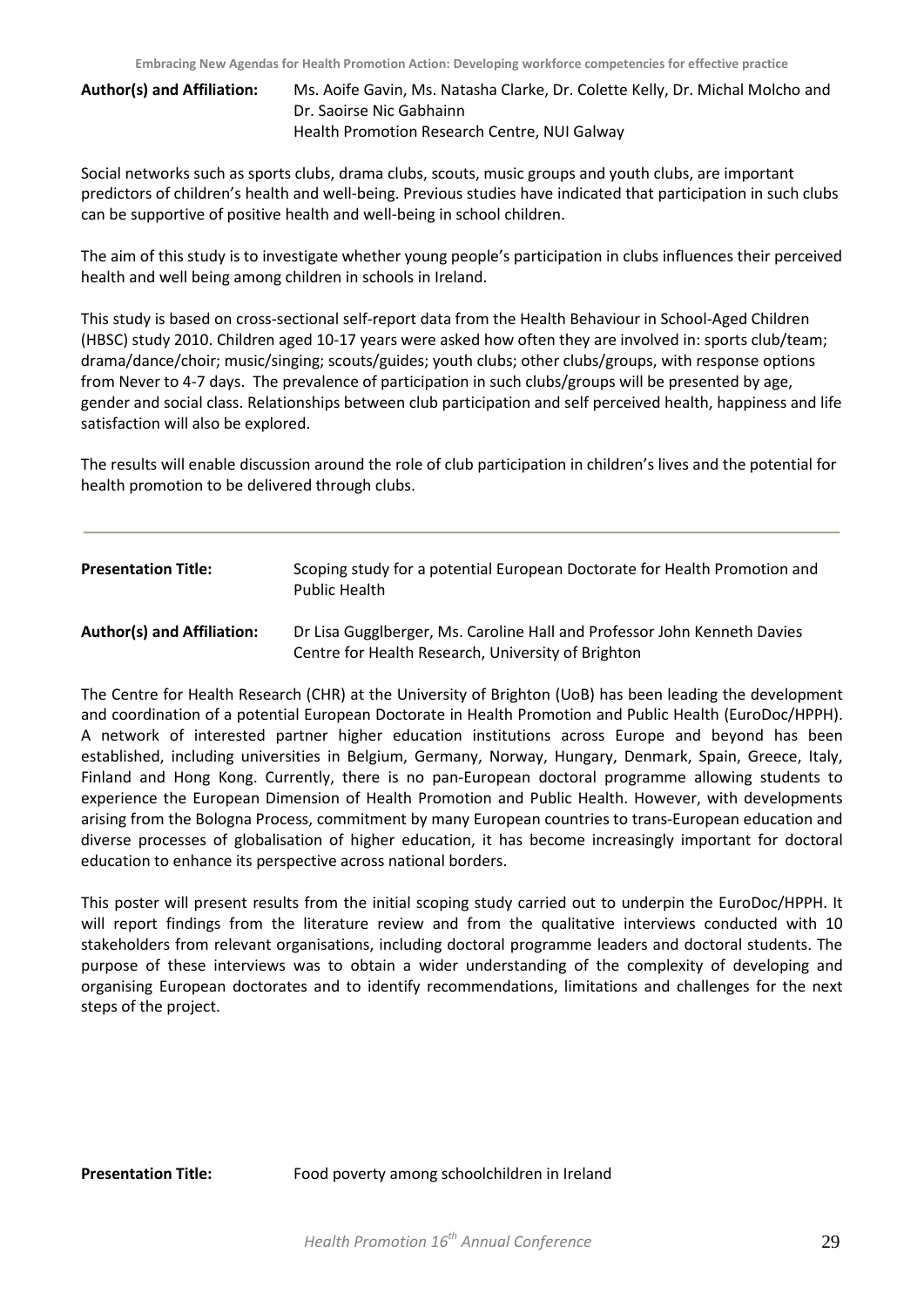**Author(s) and Affiliation:** Dr. Colette Kelly, Dr. Michal Molcho, Ms. Aoife Gavin, Ms. Natasha Clarke, Ms. Mary Callaghan, and Dr. Saoirse Nic Gabhainn Health Promotion Research Centre, NUI Galway

A balanced diet during childhood and adolescence is important for growth and development and can reduce the risk of immediate and long-term health problems. Food poverty may be defined as the inability to access a nutritionally adequate diet and the related impact on health, culture and social participation. In the 2002 and 2006 Irish Health Behaviour in School-aged Children (HBSC) surveys, food poverty was reported by 16% and 17% of children, respectively. Food poverty in schoolchildren was associated with a substantial risk to physical and mental health and well-being. Data from the 2010 HBSC survey indicate that food poverty was reported by 21% of children. This presentation will present the changes in reported food poverty by age, gender and social class. With a new public health policy due for launch this year, the issue of food poverty should be highlighted as an important area for action. While it is recognised that no single approach to tackling food poverty is sufficient, schools are a powerful, potentially supportive setting for health promotion through which young people's health can be improved, both in the immediate and distant future.

| <b>Presentation Title:</b> | Health Promotion knowledge, attitudes and practices of Chartered<br>Physiotherapists in Ireland: a national survey |
|----------------------------|--------------------------------------------------------------------------------------------------------------------|
| Author(s) and Affiliation: | Ms. Naoimh McMahon and Dr. Claire Connolly<br>Discipline of Health Promotion, NUI Galway                           |

Background: Physiotherapists are well positioned to contribute to health promotion action in tackling chronic conditions. This study sought to explore the health promotion knowledge, attitudes and practices of chartered physiotherapists in Ireland.

Methods: A cross-sectional study design was used with data collected via an online self-administered questionnaire. The questionnaire was emailed to all members of the Irish Society of Chartered Physiotherapists. A response rate of 19.1% (n=256) was achieved. Data was analysed using PASW Statistics 18.

Results: Physiotherapists hold a traditional view of health promotion relating it primarily to the provision of information and advice to bring about individual behaviour change. Self-reported knowledge of the wider determinants of health and key action areas of health promotion was found to be low. Physiotherapists displayed positive attitudes to their role in health promotion but identified significant barriers to its implementation in the form of time constraints, lack of training and patient attitudes.

Conclusions: Responsibility for the uptake of successful health promotion action lies with both the professions of health promotion and of physiotherapy to ensure that clarity in roles and terminology is established. Pre- and post-registration education should be reviewed to ensure the incorporation of health promotion as a complex intervention.

| <b>Presentation Title:</b>        | Implementing a sexuality education programme in a school setting: findings<br>from a mixed methods study |
|-----------------------------------|----------------------------------------------------------------------------------------------------------|
| <b>Author(s) and Affiliation:</b> | Ms. Christina Murphy and Dr. Saoirse Nic Gabhainn<br>Health Promotion Research Centre, NUI Galway        |
| 30                                | Health Promotion 16 <sup>th</sup> Annual Conference                                                      |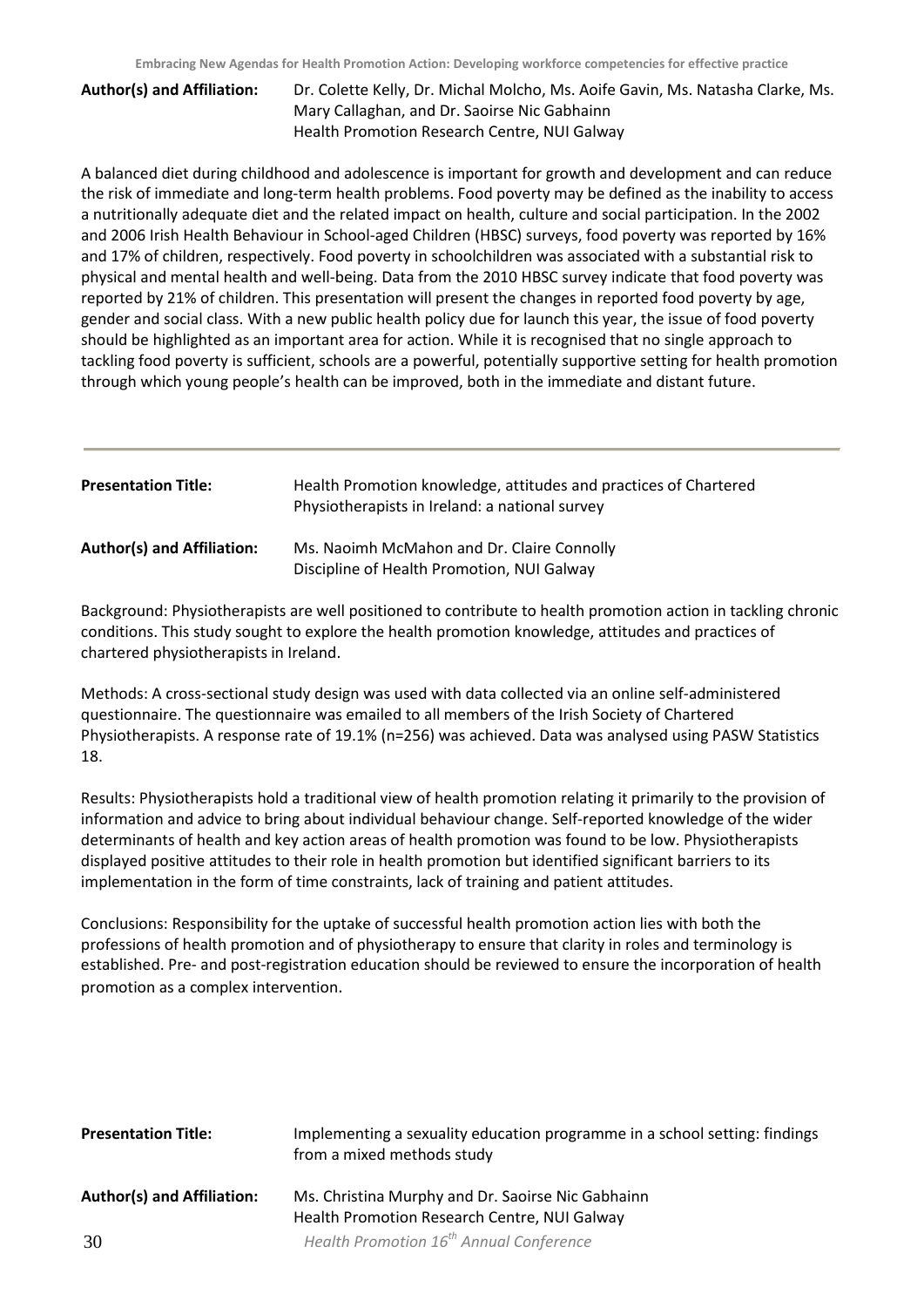The 'settings approach' is a central tenet of health promotion. The settings approach recognises that an individual's environment effects their overall health and wellbeing. As a result, health promotion programmes are often implemented in a wide variety of settings (for example: schools, workplaces and communities). Implementing health promotion programmes in various settings is challenging. For example, in school-based health promotion programmes, multiple factors influence programme implementation. These factors vary from teacher release from school for training to the provision of adequate resources.

Relationships and Sexuality Education (RSE) is a teacher-delivered health promotion sexuality education programme in Irish post-primary schools. Using a mixed methods approach, this study explores the relationship between RSE in-service training and RSE implementation in the classroom. The aim of this exploration is to provide insight into the various factors of the training and school setting that facilitate or hinder RSE implementation.

| <b>Presentation Title:</b>        | The setting for non-communicable diseases; investigating the circumstance of<br>injury-related mortality among children and young adults in the West of<br>Ireland |
|-----------------------------------|--------------------------------------------------------------------------------------------------------------------------------------------------------------------|
| <b>Author(s) and Affiliation:</b> | Ms. Aine O'Brien and Dr. Michal Molcho<br>Discipline of Health Promotion, NUI Galway                                                                               |

Injury mortality and morbidity have been highlighted as a major public health problem globally that accounts for five million deaths worldwide annually and 9% of global mortality. Non-fatal injuries contribute to disabilities, both short-term and permanent and are responsible for 17% of the overall burden of disease among 15-59 year olds. Injury prevention and safety promotion strategies exist and are deemed efficient in reducing the rate of injury related death and disability.

Despite the importance of this health problem, gaps in mortality data exist and have been discussed in the Irish context. Hence, while vital statistics on injury mortality can be accessed through the Central Statistic Office, the data is incomplete. Coroners' reports following comprehensive examination, offer a rich source of data on injury-related deaths that are complementary to vital statistics data. Coroners' reports include detailed data that is unavailable on death certificates, such as the premise of injury, the presence of alcohol and drug use, description of injuries sustained and a narrative on the circumstances resulting in death

The aim of this study is to investigate injury-related mortality occurrences among children and young adults between the ages of 0-44 in the West of Ireland. An evidence based data collection instrument has been developed, incorporating the International Coding of Disease (ICD-10).

| <b>Presentation Title:</b>        | Assessment and care planning for older people in residential centres in Ireland       |
|-----------------------------------|---------------------------------------------------------------------------------------|
| <b>Author(s) and Affiliation:</b> | Dr. Martin Power and Mr Eric van Lente<br>Discipline of Health Promotion, NUI Galway. |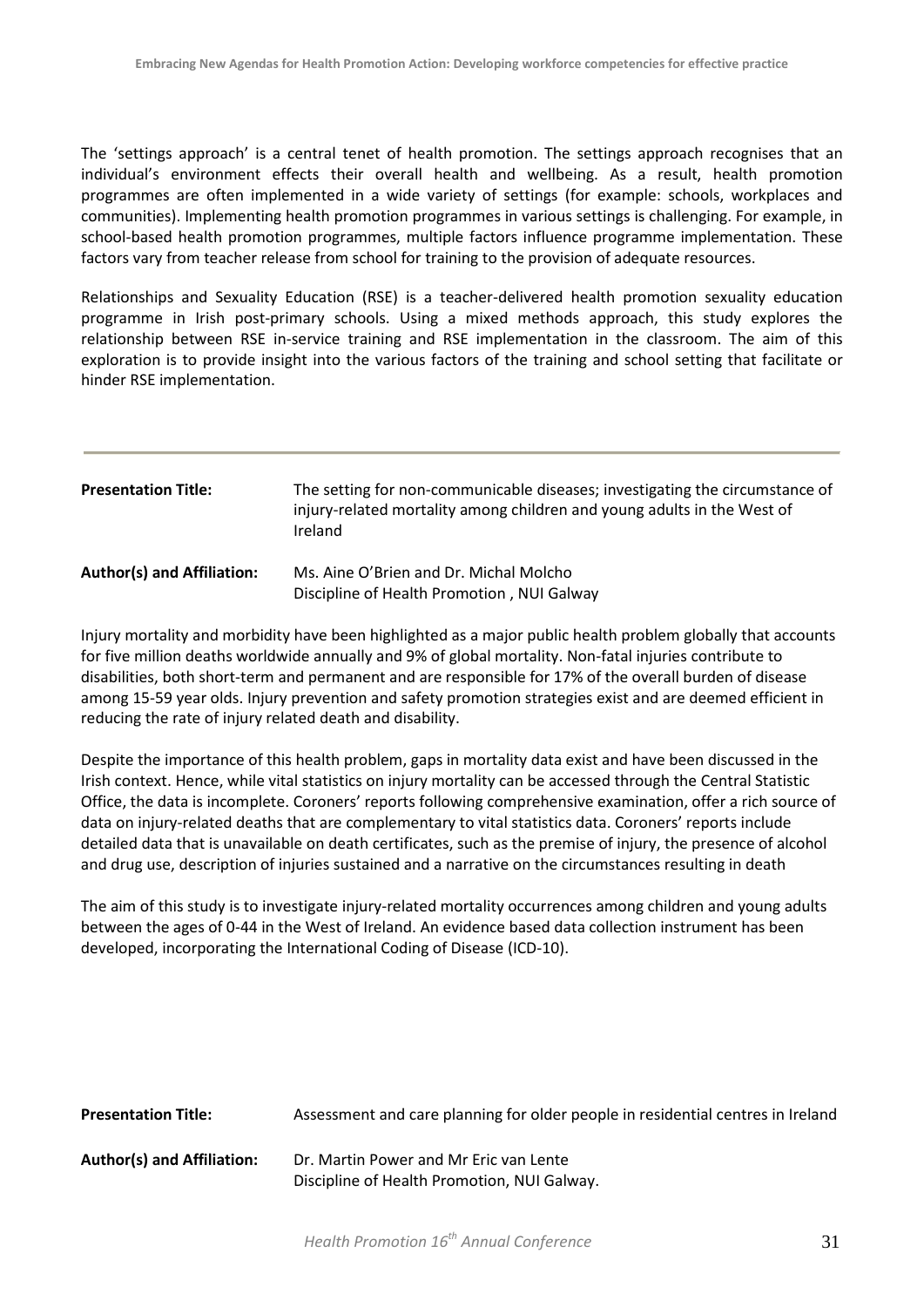Population ageing has become of increasing concern in recent decades, not least because of the challenges for health and social systems, especially long-term care. In response, many nations have introduced longterm care regulatory standards that require the use of Minimum Data Set instruments for assessment and care planning. In Ireland, this drift toward standardisation is manifest in the *National Quality Standards for Residential Care Settings for Older People.* Introduced by the Health Information Quality Authority in mid-2009, standards 10 and 11 specifically address assessment and care planning and require the use of an MDS tool.

This study explored tools, processes and perspectives that surround care planning in Irish residential settings using an online/postal survey. The sample comprised 250 centres and the response rate was 42.5%.

Assessment and care planning in Irish residential centres demonstrates substantial variation between domains of need, is almost exclusively the preserve of medical professionals and is perceived as contributing to quality of care but also as incurring significant burdens.

If care documentation is to become a driver rather than a record of care, it will be important to facilitate input from direct carers and to provide supports for staff responsible for managing care documentation.

| <b>Presentation Title:</b>        | Implementation of a physical activity programme for Cancer survivors                                                                                                                                                                                  |
|-----------------------------------|-------------------------------------------------------------------------------------------------------------------------------------------------------------------------------------------------------------------------------------------------------|
| <b>Author(s) and Affiliation:</b> | Ms. Joanne Vance and Ms. Eimear Cotter, Irish Cancer Society<br>Mr. Tim Grant and Dr. Ricardo Segurado, CSTAR, The HRB Centre for Support<br>and Training in Analysis and Research<br>Ms. Marie Murphy, Exercise specialist, Mind Body, Soul, Fitness |

Regular physical activity can reduce your risk of cancer. Recent research has also demonstrated that it can also reduce your risk of cancer recurrence, particularly for Breast and Bowel cancers.

In September 2010 the Irish Cancer Society introduced a health promotion intervention for breast cancer survivors. An evaluation study protocol was developed and 48 women participated in a 15- week pilot cardiovascular and resistance-training programme designed by specialist exercise coach, Marie Murphy. In 2011 a second programme was offered to breast cancer survivors and a third to male and female bowel cancer survivors.

The conclusions arising from these studies establish that this tailored programme is safe to improve fitness levels, while also significantly improving the quality of life of the participants.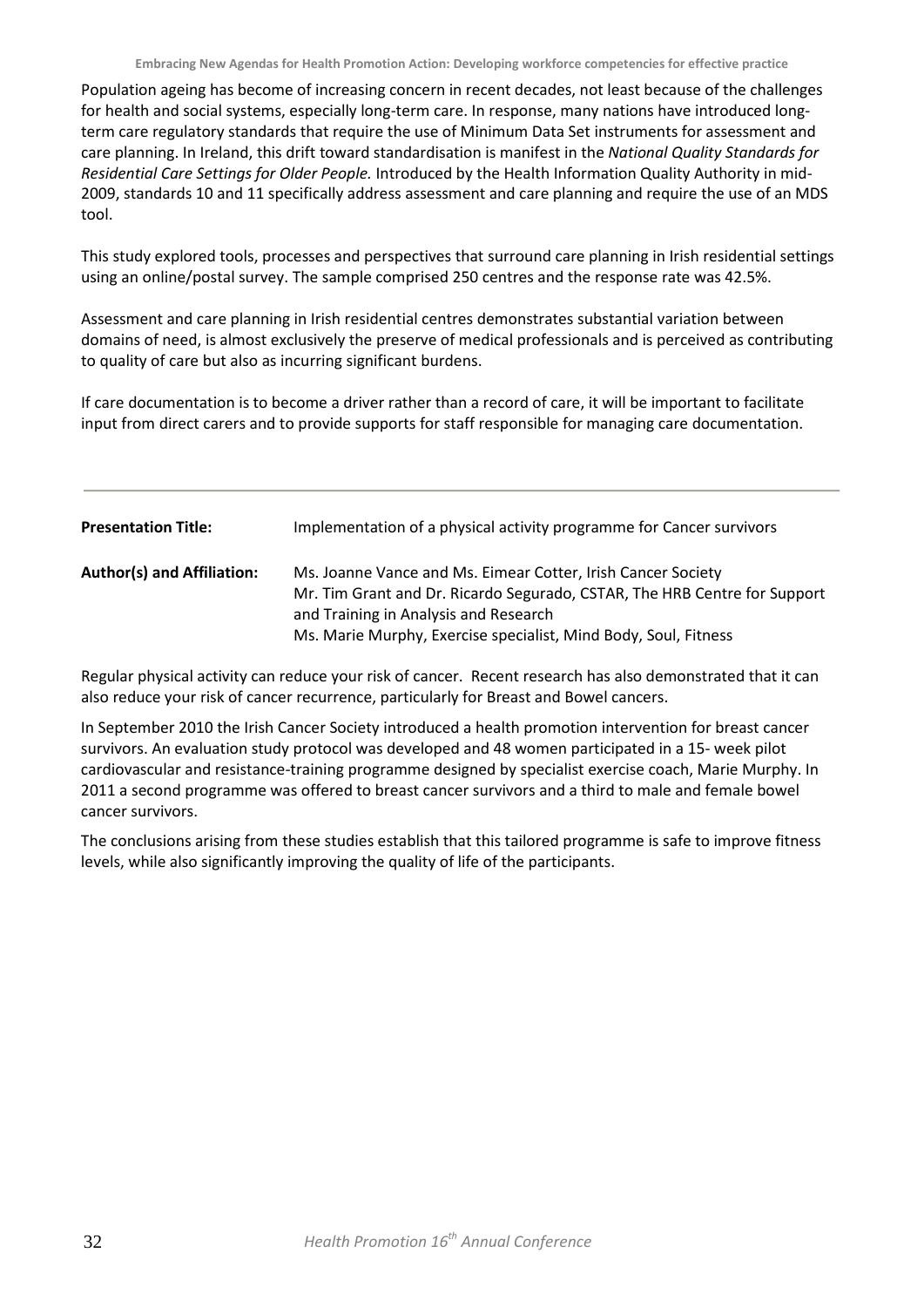**Embracing New Agendas for Health Promotion Action: Developing workforce competencies for effective practice**

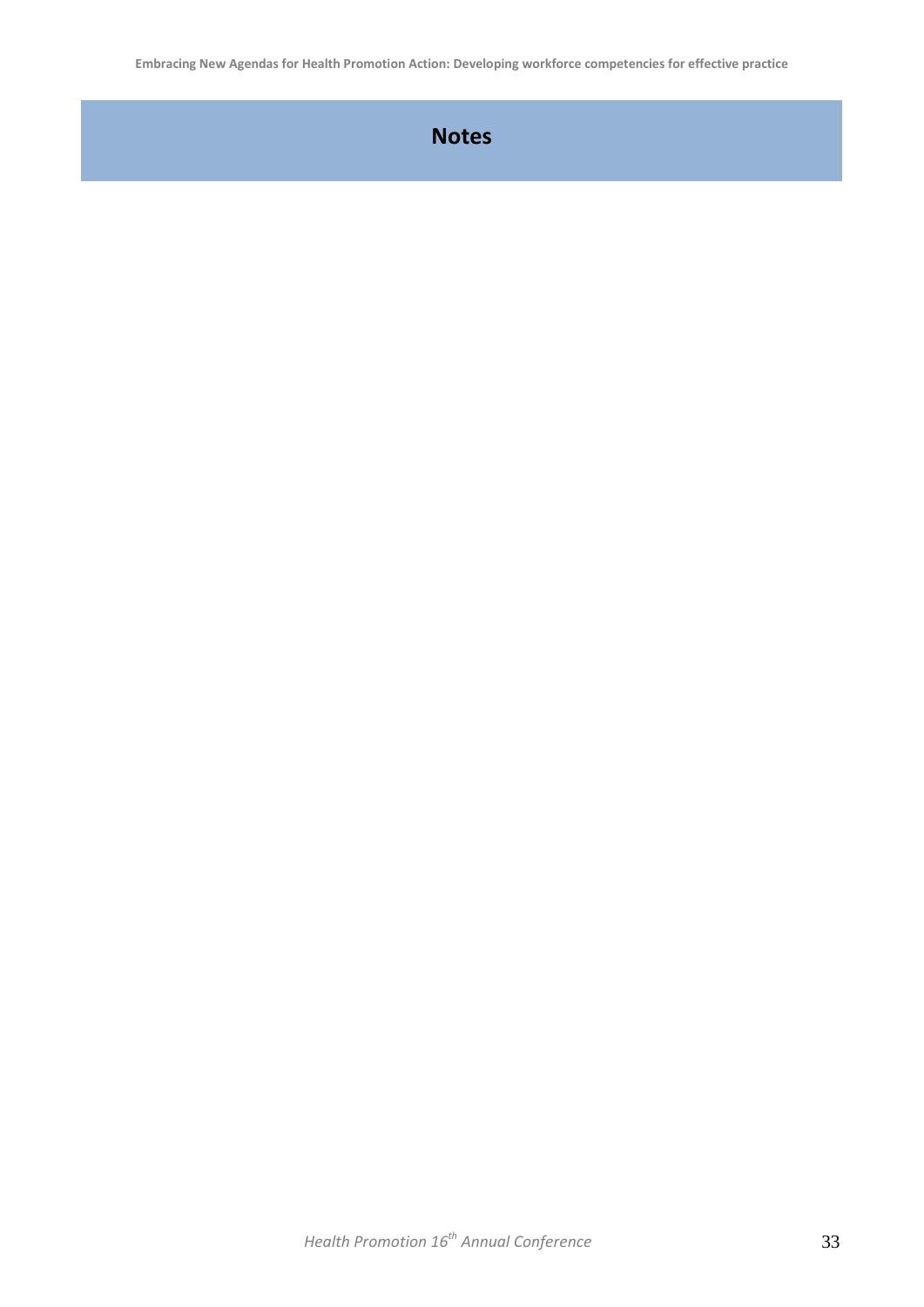**Embracing New Agendas for Health Promotion Action: Developing workforce competencies for effective practice**